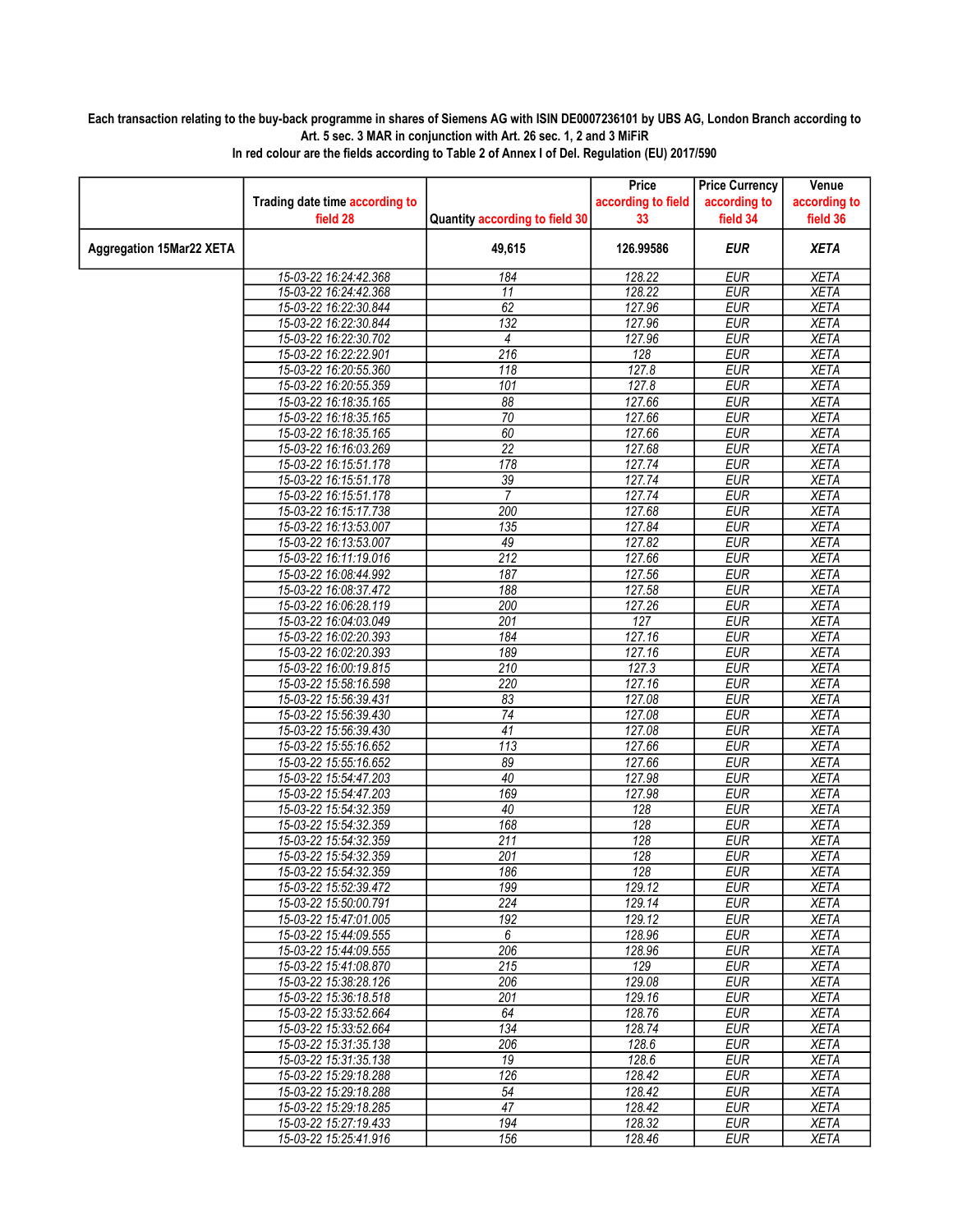| 15-03-22 15:25:41.916 | 35           | 128.46 | <b>EUR</b> | <b>XETA</b> |
|-----------------------|--------------|--------|------------|-------------|
| 15-03-22 15:25:41.916 | 5            | 128.46 | <b>EUR</b> | <b>XETA</b> |
| 15-03-22 15:24:01.035 | 155          | 128.22 | <b>EUR</b> | <b>XETA</b> |
| 15-03-22 15:24:01.035 | 47           | 128.22 | <b>EUR</b> | <b>XETA</b> |
| 15-03-22 15:21:30.177 | 185          | 127.98 | <b>EUR</b> | <b>XETA</b> |
| 15-03-22 15:21:23.952 | 11           | 128    | <b>EUR</b> | <b>XETA</b> |
| 15-03-22 15:21:23.931 | 138          | 128    | <b>EUR</b> | <b>XETA</b> |
| 15-03-22 15:21:23.931 | 79           | 128    | <b>EUR</b> | <b>XETA</b> |
| 15-03-22 15:21:23.931 | 215          | 128    | <b>EUR</b> | XETA        |
| 15-03-22 15:21:01.617 | 217          | 128.1  | <b>EUR</b> | <b>XETA</b> |
| 15-03-22 15:19:00.466 | 175          | 128.28 | <b>EUR</b> | <b>XETA</b> |
| 15-03-22 15:19:00.466 | 30           | 128.28 | <b>EUR</b> | <b>XETA</b> |
| 15-03-22 15:16:53.407 | 206          | 128.04 | <b>EUR</b> | <b>XETA</b> |
| 15-03-22 15:14:20.211 | 225          | 128.42 | <b>EUR</b> | <b>XETA</b> |
| 15-03-22 15:11:39.592 | 227          | 128.12 | <b>EUR</b> | <b>XETA</b> |
| 15-03-22 15:09:26.689 | 29           | 128.2  | <b>EUR</b> | <b>XETA</b> |
| 15-03-22 15:09:26.689 | 191          | 128.2  | <b>EUR</b> | <b>XETA</b> |
| 15-03-22 15:07:25.302 | 89           | 128.12 | <b>EUR</b> | <b>XETA</b> |
| 15-03-22 15:07:25.302 | 117          | 128.12 | <b>EUR</b> | <b>XETA</b> |
| 15-03-22 15:04:54.598 | 215          | 128.16 | <b>EUR</b> | <b>XETA</b> |
| 15-03-22 15:02:46.553 | 114          | 128.12 | <b>EUR</b> | <b>XETA</b> |
|                       | 86           |        |            |             |
| 15-03-22 15:02:46.553 |              | 128.12 | <b>EUR</b> | <b>XETA</b> |
| 15-03-22 15:00:40.160 | 223          | 128.06 | <b>EUR</b> | <b>XETA</b> |
| 15-03-22 15:00:23.204 | $\mathbf{1}$ | 128.06 | <b>EUR</b> | <b>XETA</b> |
| 15-03-22 14:58:08.839 | 201          | 128    | <b>EUR</b> | <b>XETA</b> |
| 15-03-22 14:56:09.134 | 207          | 128    | <b>EUR</b> | <b>XETA</b> |
| 15-03-22 14:56:08.398 | 217          | 128.06 | <b>EUR</b> | <b>XETA</b> |
| 15-03-22 14:53:48.734 | 205          | 127.9  | <b>EUR</b> | <b>XETA</b> |
| 15-03-22 14:52:38.571 | 103          | 127.98 | <b>EUR</b> | <b>XETA</b> |
| 15-03-22 14:52:38.571 | 103          | 127.98 | <b>EUR</b> | <b>XETA</b> |
| 15-03-22 14:51:42.396 | 202          | 128.28 | <b>EUR</b> | <b>XETA</b> |
| 15-03-22 14:49:42.267 | 211          | 128.62 | <b>EUR</b> | <b>XETA</b> |
| 15-03-22 14:47:53.270 | 36           | 128.42 | <b>EUR</b> | <b>XETA</b> |
| 15-03-22 14:47:49.959 | 153          | 128.42 | <b>EUR</b> | <b>XETA</b> |
| 15-03-22 14:45:50.960 | 13           | 128.44 | <b>EUR</b> | <b>XETA</b> |
| 15-03-22 14:45:50.959 | 105          | 128.44 | <b>EUR</b> | <b>XETA</b> |
| 15-03-22 14:45:50.959 | 76           | 128.44 | <b>EUR</b> | <b>XETA</b> |
| 15-03-22 14:44:22.463 | 3            | 128.3  | <b>EUR</b> | <b>XETA</b> |
| 15-03-22 14:44:22.180 | 147          | 128.3  | <b>EUR</b> | <b>XETA</b> |
| 15-03-22 14:44:22.170 | 46           | 128.3  | <b>EUR</b> | <b>XETA</b> |
| 15-03-22 14:42:56.676 | 40           | 128    | EUR        | XETA        |
| 15-03-22 14:42:56.676 | 148          | 128    | <b>EUR</b> | <b>XETA</b> |
| 15-03-22 14:41:38.424 | 191          | 128.14 | EUR        | <b>XETA</b> |
| 15-03-22 14:39:52.813 | 101          | 127.96 | <b>EUR</b> | <b>XETA</b> |
| 15-03-22 14:39:52.813 | 85           | 127.96 | <b>EUR</b> | <b>XETA</b> |
| 15-03-22 14:37:44.811 | 79           | 127.9  | <b>EUR</b> | <b>XETA</b> |
| 15-03-22 14:37:44.811 | 136          | 127.9  | <b>EUR</b> | <b>XETA</b> |
| 15-03-22 14:36:16.385 | 136          | 127.92 | <b>EUR</b> | <b>XETA</b> |
| 15-03-22 14:36:16.384 | 59           | 127.92 | <b>EUR</b> | <b>XETA</b> |
| 15-03-22 14:36:16.384 | 184          | 127.92 | <b>EUR</b> | <b>XETA</b> |
| 15-03-22 14:36:13.716 | 50           | 127.94 | <b>EUR</b> | <b>XETA</b> |
| 15-03-22 14:34:03.619 | 196          | 127.66 | <b>EUR</b> | <b>XETA</b> |
| 15-03-22 14:31:59.003 | 9            | 127.74 | <b>EUR</b> | <b>XETA</b> |
| 15-03-22 14:31:59.003 | 192          | 127.74 | <b>EUR</b> | <b>XETA</b> |
| 15-03-22 14:30:06.000 | 201          | 127.6  | <b>EUR</b> | <b>XETA</b> |
| 15-03-22 14:28:51.616 | 197          | 127.52 | <b>EUR</b> | <b>XETA</b> |
| 15-03-22 14:28:30.334 | 207          | 127.5  | <b>EUR</b> | <b>XETA</b> |
| 15-03-22 14:25:14.322 | 167          | 127.38 | <b>EUR</b> | <b>XETA</b> |
| 15-03-22 14:25:14.321 | 50           | 127.38 | EUR        | XETA        |
| 15-03-22 14:22:36.217 | 136          | 127.06 | <b>EUR</b> | XETA        |
|                       |              |        |            |             |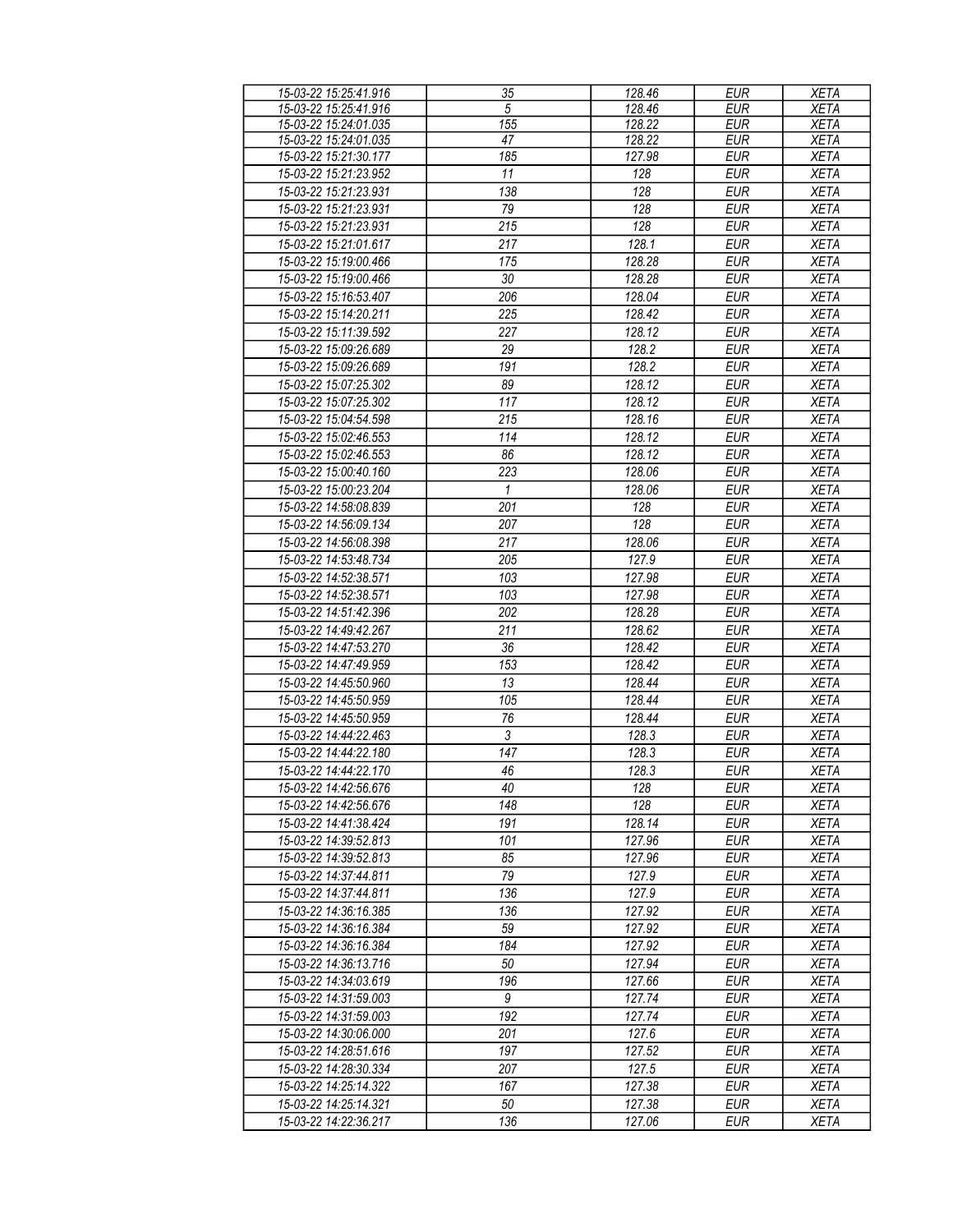| 15-03-22 14:22:31.338 | 70             | 127.06 | <b>EUR</b> | <b>XETA</b> |
|-----------------------|----------------|--------|------------|-------------|
| 15-03-22 14:21:55.477 | 40             | 127.16 | <b>EUR</b> | <b>XETA</b> |
| 15-03-22 14:21:55.477 | 175            | 127.16 | <b>EUR</b> | <b>XETA</b> |
| 15-03-22 14:19:54.458 | 220            | 126.92 | <b>EUR</b> | <b>XETA</b> |
| 15-03-22 14:17:50.660 | 195            | 127.06 | <b>EUR</b> | <b>XETA</b> |
| 15-03-22 14:15:14.795 | 180            | 127.12 | <b>EUR</b> | <b>XETA</b> |
|                       |                | 127.12 | <b>EUR</b> |             |
| 15-03-22 14:15:14.795 | 46             |        |            | <b>XETA</b> |
| 15-03-22 14:12:59.061 | 134            | 127.06 | <b>EUR</b> | <b>XETA</b> |
| 15-03-22 14:12:59.061 | 62             | 127.06 | <b>EUR</b> | <b>XETA</b> |
| 15-03-22 14:12:34.582 | 197            | 127.08 | <b>EUR</b> | <b>XETA</b> |
| 15-03-22 14:12:34.578 | $\overline{7}$ | 127.08 | <b>EUR</b> | <b>XETA</b> |
| 15-03-22 14:10:29.002 | 212            | 127.52 | <b>EUR</b> | <b>XETA</b> |
| 15-03-22 14:08:01.199 | 121            | 127.54 | <b>EUR</b> | <b>XETA</b> |
| 15-03-22 14:08:01.199 | 80             | 127.54 | <b>EUR</b> | <b>XETA</b> |
| 15-03-22 14:06:01.872 | 217            | 127.8  | <b>EUR</b> | <b>XETA</b> |
| 15-03-22 14:06:01.872 | 191            | 127.8  | <b>EUR</b> | <b>XETA</b> |
| 15-03-22 14:03:30.424 | 192            | 127.62 | <b>EUR</b> | <b>XETA</b> |
| 15-03-22 14:01:31.234 | 210            | 127.78 | <b>EUR</b> | <b>XETA</b> |
| 15-03-22 13:59:38.460 | 223            | 127.86 | <b>EUR</b> | <b>XETA</b> |
| 15-03-22 13:58:11.937 | 208            | 127.76 | <b>EUR</b> | <b>XETA</b> |
| 15-03-22 13:56:31.094 | 39             | 127.76 | <b>EUR</b> | <b>XETA</b> |
| 15-03-22 13:56:31.094 | 186            | 127.76 | <b>EUR</b> | <b>XETA</b> |
| 15-03-22 13:54:12.405 | 68             | 127.46 | <b>EUR</b> | <b>XETA</b> |
| 15-03-22 13:54:12.405 | 158            | 127.46 | <b>EUR</b> | <b>XETA</b> |
|                       |                |        |            |             |
| 15-03-22 13:51:28.928 | 227            | 127.3  | <b>EUR</b> | <b>XETA</b> |
| 15-03-22 13:50:22.038 | 200            | 127.26 | <b>EUR</b> | <b>XETA</b> |
| 15-03-22 13:50:22.038 | 93             | 127.26 | <b>EUR</b> | <b>XETA</b> |
| 15-03-22 13:50:22.038 | 128            | 127.26 | <b>EUR</b> | <b>XETA</b> |
| 15-03-22 13:48:00.170 | 151            | 127.04 | <b>EUR</b> | <b>XETA</b> |
| 15-03-22 13:47:56.316 | 50             | 127.04 | <b>EUR</b> | <b>XETA</b> |
| 15-03-22 13:45:44.075 | 192            | 126.94 | <b>EUR</b> | <b>XETA</b> |
| 15-03-22 13:43:27.718 | 211            | 127.02 | <b>EUR</b> | <b>XETA</b> |
| 15-03-22 13:42:32.048 | 212            | 126.96 | <b>EUR</b> | <b>XETA</b> |
| 15-03-22 13:41:08.042 | 171            | 127.42 | <b>EUR</b> | <b>XETA</b> |
| 15-03-22 13:41:08.042 | 50             | 127.42 | <b>EUR</b> | <b>XETA</b> |
| 15-03-22 13:39:23.560 | 199            | 127.52 | <b>EUR</b> | <b>XETA</b> |
| 15-03-22 13:37:33.480 | 210            | 127.64 | <b>EUR</b> | <b>XETA</b> |
| 15-03-22 13:36:00.038 | 197            | 127.86 | <b>EUR</b> | <b>XETA</b> |
| 15-03-22 13:35:27.058 | 203            | 127.88 | <b>EUR</b> | <b>XETA</b> |
| 15-03-22 13:35:22.059 | 14             | 127.88 | <b>EUR</b> | <b>XETA</b> |
| 15-03-22 13:34:23.574 | 227            | 127.9  | EUR        | XETA        |
| 15-03-22 13:32:12.028 | 225            | 127.72 | <b>EUR</b> |             |
|                       | 67             |        | <b>EUR</b> | <b>XETA</b> |
| 15-03-22 13:30:44.803 |                | 127.82 |            | <b>XETA</b> |
| 15-03-22 13:30:44.803 | 115            | 127.82 | <b>EUR</b> | <b>XETA</b> |
| 15-03-22 13:28:54.965 | 99             | 127.6  | <b>EUR</b> | <b>XETA</b> |
| 15-03-22 13:28:54.965 | $10\,$         | 127.6  | <b>EUR</b> | <b>XETA</b> |
| 15-03-22 13:28:47.653 | 111            | 127.6  | <b>EUR</b> | <b>XETA</b> |
| 15-03-22 13:28:45.360 | 199            | 127.66 | <b>EUR</b> | <b>XETA</b> |
| 15-03-22 13:24:18.370 | 77             | 128    | <b>EUR</b> | <b>XETA</b> |
| 15-03-22 13:24:18.370 | 150            | 128    | EUR        | <b>XETA</b> |
| 15-03-22 13:21:12.374 | 215            | 127.98 | <b>EUR</b> | <b>XETA</b> |
| 15-03-22 13:18:20.698 | 210            | 128    | <b>EUR</b> | <b>XETA</b> |
| 15-03-22 13:17:33.910 | 188            | 128.06 | <b>EUR</b> | <b>XETA</b> |
| 15-03-22 13:13:22.010 | 65             | 127.94 | EUR        | <b>XETA</b> |
| 15-03-22 13:13:22.010 | 147            | 127.94 | <b>EUR</b> | <b>XETA</b> |
| 15-03-22 13:09:50.613 | 209            | 127.7  | <b>EUR</b> | <b>XETA</b> |
| 15-03-22 13:06:17.254 | 23             | 127.7  | <b>EUR</b> | <b>XETA</b> |
| 15-03-22 13:06:17.254 | 185            | 127.7  | EUR        | XETA        |
| 15-03-22 13:02:25.606 | 217            | 127.7  | <b>EUR</b> |             |
|                       |                |        |            | <b>XETA</b> |
| 15-03-22 13:02:25.606 | 218            | 127.7  | EUR        | <b>XETA</b> |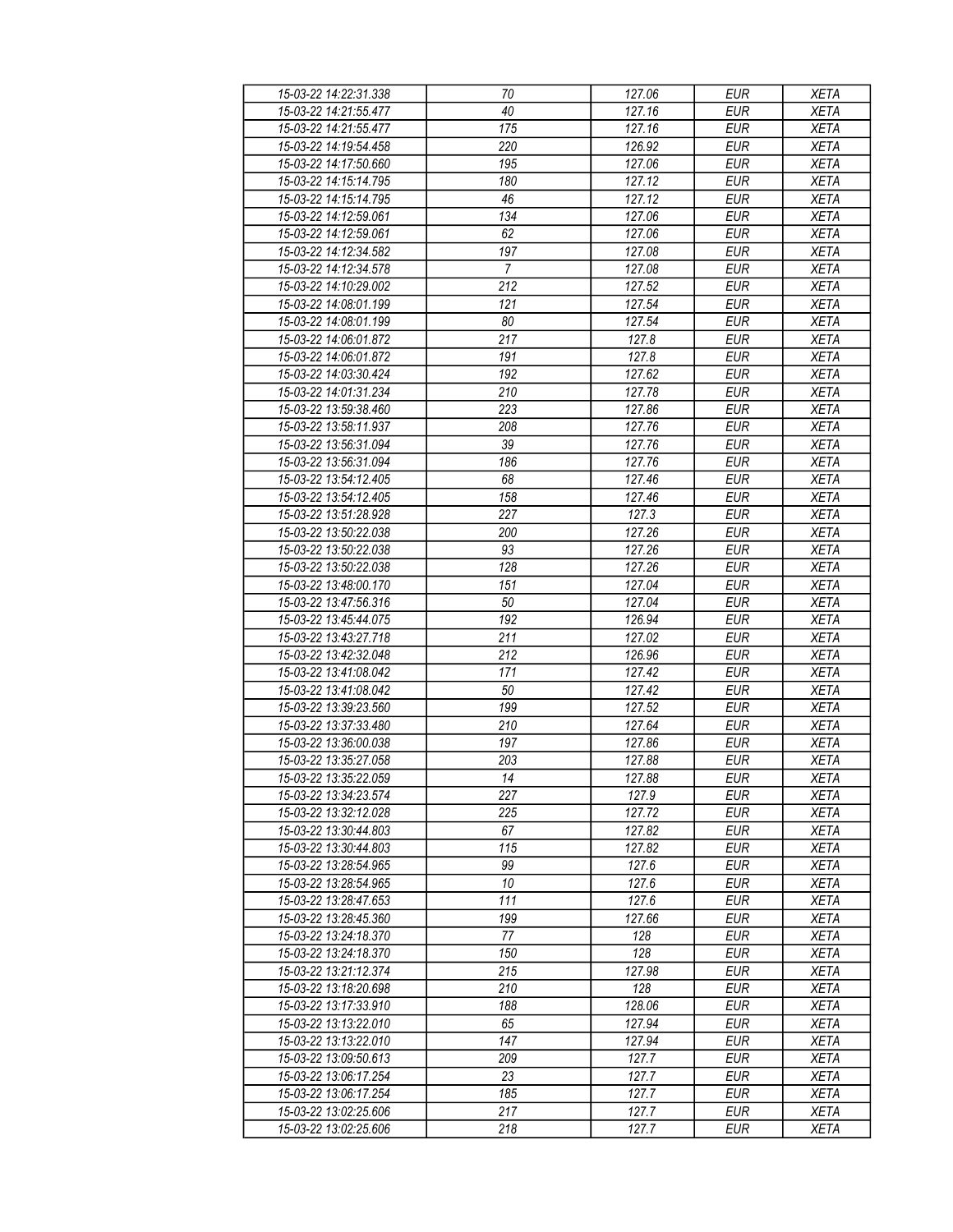| 15-03-22 13:01:48.292 | 5                | 127.68 | <b>EUR</b> | <b>XETA</b> |
|-----------------------|------------------|--------|------------|-------------|
| 15-03-22 12:58:49.987 | 64               | 127.6  | <b>EUR</b> | <b>XETA</b> |
| 15-03-22 12:58:49.987 | $\overline{123}$ | 127.6  | <b>EUR</b> | <b>XETA</b> |
| 15-03-22 12:54:00.930 | 63               | 127.34 | <b>EUR</b> | <b>XETA</b> |
| 15-03-22 12:54:00.930 | 133              | 127.34 | <b>EUR</b> | <b>XETA</b> |
| 15-03-22 12:47:15.078 | 89               | 127.32 | <b>EUR</b> | <b>XETA</b> |
|                       |                  | 127.32 | <b>EUR</b> |             |
| 15-03-22 12:47:15.078 | 82               |        |            | <b>XETA</b> |
| 15-03-22 12:47:12.641 | 45               | 127.32 | <b>EUR</b> | <b>XETA</b> |
| 15-03-22 12:45:52.361 | 214              | 127.32 | <b>EUR</b> | <b>XETA</b> |
| 15-03-22 12:44:02.301 | 53               | 127.46 | <b>EUR</b> | <b>XETA</b> |
| 15-03-22 12:44:02.301 | $\overline{4}$   | 127.46 | <b>EUR</b> | <b>XETA</b> |
| 15-03-22 12:44:02.301 | 135              | 127.46 | <b>EUR</b> | <b>XETA</b> |
| 15-03-22 12:40:38.557 | 145              | 127.6  | <b>EUR</b> | <b>XETA</b> |
| 15-03-22 12:40:38.554 | 32               | 127.6  | <b>EUR</b> | <b>XETA</b> |
| 15-03-22 12:40:38.553 | 20               | 127.6  | <b>EUR</b> | <b>XETA</b> |
| 15-03-22 12:35:44.068 | 141              | 127.8  | <b>EUR</b> | <b>XETA</b> |
| 15-03-22 12:35:44.068 | 52               | 127.8  | <b>EUR</b> | <b>XETA</b> |
| 15-03-22 12:32:30.603 | 226              | 127.66 | <b>EUR</b> | <b>XETA</b> |
| 15-03-22 12:31:15.043 | 220              | 127.54 | <b>EUR</b> | <b>XETA</b> |
| 15-03-22 12:29:43.047 | 218              | 127.22 | <b>EUR</b> | <b>XETA</b> |
| 15-03-22 12:24:21.748 | 223              | 127.18 | <b>EUR</b> | <b>XETA</b> |
| 15-03-22 12:20:42.326 | 188              | 127.26 | <b>EUR</b> | <b>XETA</b> |
| 15-03-22 12:19:08.861 | 174              | 127.18 | <b>EUR</b> | <b>XETA</b> |
| 15-03-22 12:19:08.854 | 18               | 127.18 | <b>EUR</b> | <b>XETA</b> |
| 15-03-22 12:16:31.015 | 198              | 127.28 | <b>EUR</b> | <b>XETA</b> |
| 15-03-22 12:12:03.409 | 162              | 127.02 | <b>EUR</b> | <b>XETA</b> |
| 15-03-22 12:12:03.409 | 39               | 127.02 | <b>EUR</b> | <b>XETA</b> |
|                       | $\overline{71}$  |        |            |             |
| 15-03-22 12:08:00.036 |                  | 126.78 | <b>EUR</b> | <b>XETA</b> |
| 15-03-22 12:08:00.036 | 116              | 126.78 | <b>EUR</b> | <b>XETA</b> |
| 15-03-22 12:04:15.757 | 225              | 126.74 | <b>EUR</b> | <b>XETA</b> |
| 15-03-22 12:03:22.082 | 224              | 126.58 | <b>EUR</b> | <b>XETA</b> |
| 15-03-22 12:02:28.046 | 214              | 126.74 | <b>EUR</b> | <b>XETA</b> |
| 15-03-22 11:58:40.888 | 194              | 126.72 | <b>EUR</b> | <b>XETA</b> |
| 15-03-22 11:58:40.858 | 23               | 126.72 | <b>EUR</b> | <b>XETA</b> |
| 15-03-22 11:56:51.104 | 214              | 126.76 | <b>EUR</b> | <b>XETA</b> |
| 15-03-22 11:52:29.743 | 195              | 126.72 | <b>EUR</b> | <b>XETA</b> |
| 15-03-22 11:47:30.155 | 12               | 126.82 | <b>EUR</b> | <b>XETA</b> |
| 15-03-22 11:47:30.155 | 186              | 126.82 | <b>EUR</b> | <b>XETA</b> |
| 15-03-22 11:43:58.223 | 216              | 126.74 | <b>EUR</b> | <b>XETA</b> |
| 15-03-22 11:43:05.142 | 199              | 126.82 | <b>EUR</b> | <b>XETA</b> |
| 15-03-22 11:39:03.540 | 199              | 126.98 | EUR        | XETA        |
| 15-03-22 11:37:16.145 | 95               | 126.96 | <b>EUR</b> | <b>XETA</b> |
| 15-03-22 11:37:16.145 | 91               | 126.96 | <b>EUR</b> | <b>XETA</b> |
| 15-03-22 11:32:16.073 | 96               | 126.9  | <b>EUR</b> | <b>XETA</b> |
| 15-03-22 11:32:16.073 | 54               | 126.9  | <b>EUR</b> | <b>XETA</b> |
| 15-03-22 11:32:16.073 | 55               | 126.9  | <b>EUR</b> | <b>XETA</b> |
| 15-03-22 11:31:30.333 | 208              | 126.88 | <b>EUR</b> | <b>XETA</b> |
| 15-03-22 11:28:06.614 | 195              | 126.8  | <b>EUR</b> | <b>XETA</b> |
| 15-03-22 11:24:23.584 | 200              | 126.94 | <b>EUR</b> | <b>XETA</b> |
|                       |                  | 127.22 | <b>EUR</b> |             |
| 15-03-22 11:20:14.027 | 223<br>192       |        |            | <b>XETA</b> |
| 15-03-22 11:17:17.860 |                  | 127.5  | <b>EUR</b> | <b>XETA</b> |
| 15-03-22 11:17:17.860 | 33               | 127.5  | <b>EUR</b> | <b>XETA</b> |
| 15-03-22 11:16:10.586 | 205              | 127.72 | <b>EUR</b> | <b>XETA</b> |
| 15-03-22 11:11:34.951 | 227              | 127.36 | EUR        | <b>XETA</b> |
| 15-03-22 11:09:34.432 | 184              | 127.32 | <b>EUR</b> | <b>XETA</b> |
| 15-03-22 11:07:32.389 | 185              | 127.06 | <b>EUR</b> | <b>XETA</b> |
| 15-03-22 11:04:54.947 | 198              | 126.86 | <b>EUR</b> | <b>XETA</b> |
| 15-03-22 10:59:48.800 | 187              | 126.56 | EUR        | XETA        |
| 15-03-22 10:56:54.012 | 185              | 127    | EUR        | <b>XETA</b> |
| 15-03-22 10:56:52.093 | 226              | 127.04 | EUR        | <b>XETA</b> |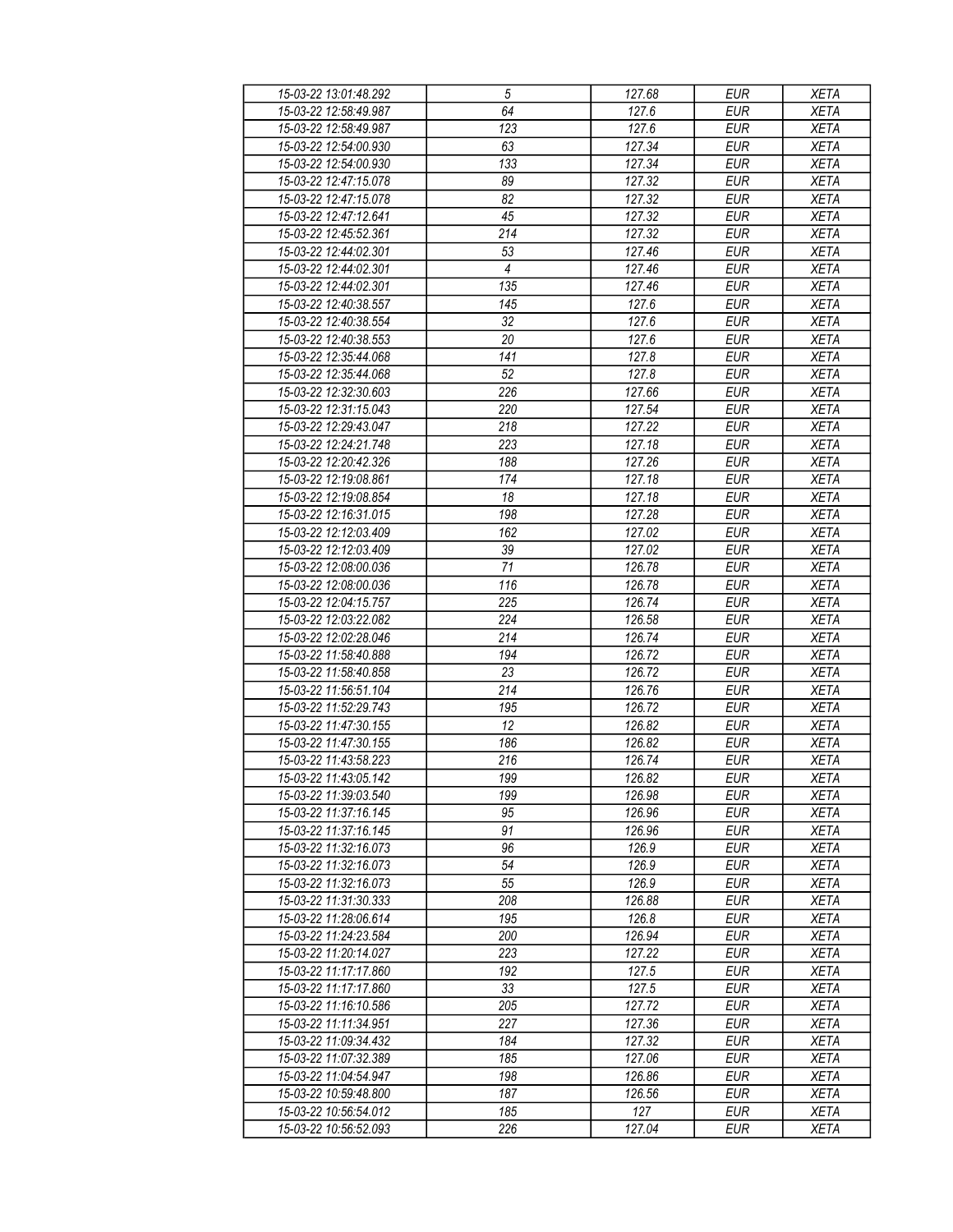| 15-03-22 10:53:50.271 | 145 | 126.36 | <b>EUR</b> | <b>XETA</b> |
|-----------------------|-----|--------|------------|-------------|
| 15-03-22 10:53:50.270 | 80  | 126.36 | <b>EUR</b> | <b>XETA</b> |
| 15-03-22 10:50:44.828 | 220 | 126.12 | <b>EUR</b> | <b>XETA</b> |
| 15-03-22 10:50:44.828 | 46  | 126.12 | <b>EUR</b> | <b>XETA</b> |
| 15-03-22 10:50:44.828 | 149 | 126.12 | <b>EUR</b> | <b>XETA</b> |
| 15-03-22 10:47:19.202 | 200 | 126    | <b>EUR</b> | <b>XETA</b> |
|                       |     | 125.84 | <b>EUR</b> |             |
| 15-03-22 10:43:55.513 | 147 |        |            | <b>XETA</b> |
| 15-03-22 10:43:55.513 | 48  | 125.84 | <b>EUR</b> | <b>XETA</b> |
| 15-03-22 10:39:11.048 | 202 | 125.88 | <b>EUR</b> | <b>XETA</b> |
| 15-03-22 10:37:46.892 | 153 | 125.86 | <b>EUR</b> | <b>XETA</b> |
| 15-03-22 10:37:46.892 | 73  | 125.86 | <b>EUR</b> | <b>XETA</b> |
| 15-03-22 10:35:47.171 | 191 | 125.96 | <b>EUR</b> | <b>XETA</b> |
| 15-03-22 10:31:08.087 | 200 | 125.84 | <b>EUR</b> | <b>XETA</b> |
| 15-03-22 10:27:35.787 | 184 | 125.68 | <b>EUR</b> | <b>XETA</b> |
| 15-03-22 10:27:01.127 | 51  | 125.68 | <b>EUR</b> | <b>XETA</b> |
| 15-03-22 10:27:01.127 | 137 | 125.68 | <b>EUR</b> | <b>XETA</b> |
| 15-03-22 10:25:04.561 | 185 | 125.42 | <b>EUR</b> | <b>XETA</b> |
| 15-03-22 10:21:31.745 | 172 | 125.24 | <b>EUR</b> | <b>XETA</b> |
| 15-03-22 10:21:31.745 | 26  | 125.24 | <b>EUR</b> | <b>XETA</b> |
| 15-03-22 10:17:39.514 | 214 | 125.22 | <b>EUR</b> | <b>XETA</b> |
| 15-03-22 10:15:20.618 | 23  | 125.32 | <b>EUR</b> | <b>XETA</b> |
| 15-03-22 10:15:20.618 | 150 | 125.32 | <b>EUR</b> | <b>XETA</b> |
| 15-03-22 10:15:18.354 | 46  | 125.32 | <b>EUR</b> | <b>XETA</b> |
| 15-03-22 10:15:10.597 | 124 | 125.44 | <b>EUR</b> | <b>XETA</b> |
| 15-03-22 10:15:10.597 | 101 | 125.44 | <b>EUR</b> | <b>XETA</b> |
|                       |     |        |            |             |
| 15-03-22 10:12:40.833 | 217 | 125.18 | <b>EUR</b> | <b>XETA</b> |
| 15-03-22 10:09:21.085 | 224 | 125.38 | <b>EUR</b> | <b>XETA</b> |
| 15-03-22 10:05:10.223 | 200 | 124.96 | <b>EUR</b> | <b>XETA</b> |
| 15-03-22 10:04:24.240 | 194 | 125.18 | <b>EUR</b> | <b>XETA</b> |
| 15-03-22 10:04:24.240 | 16  | 125.18 | <b>EUR</b> | <b>XETA</b> |
| 15-03-22 10:03:18.071 | 190 | 125.28 | <b>EUR</b> | <b>XETA</b> |
| 15-03-22 10:00:55.197 | 218 | 125.28 | <b>EUR</b> | <b>XETA</b> |
| 15-03-22 09:58:42.125 | 195 | 125.48 | <b>EUR</b> | <b>XETA</b> |
| 15-03-22 09:55:06.466 | 119 | 125.56 | <b>EUR</b> | <b>XETA</b> |
| 15-03-22 09:55:06.465 | 108 | 125.56 | <b>EUR</b> | <b>XETA</b> |
| 15-03-22 09:53:04.556 | 77  | 125.96 | <b>EUR</b> | <b>XETA</b> |
| 15-03-22 09:53:04.556 | 80  | 125.96 | <b>EUR</b> | <b>XETA</b> |
| 15-03-22 09:53:01.714 | 70  | 125.96 | <b>EUR</b> | <b>XETA</b> |
| 15-03-22 09:52:38.304 | 210 | 126.12 | <b>EUR</b> | <b>XETA</b> |
| 15-03-22 09:49:17.379 | 197 | 125.88 | <b>EUR</b> | <b>XETA</b> |
| 15-03-22 09:46:45.846 | 207 | 126.06 | EUR        | XETA        |
| 15-03-22 09:46:11.029 | 23  | 126.06 | <b>EUR</b> | <b>XETA</b> |
| 15-03-22 09:46:11.028 | 198 | 126.06 | <b>EUR</b> | <b>XETA</b> |
| 15-03-22 09:43:06.569 | 214 | 126    | <b>EUR</b> | <b>XETA</b> |
| 15-03-22 09:43:06.569 | 110 | 126    | <b>EUR</b> | <b>XETA</b> |
| 15-03-22 09:43:06.569 | 85  | 126    | <b>EUR</b> | <b>XETA</b> |
| 15-03-22 09:40:42.478 | 223 | 125.76 | <b>EUR</b> | <b>XETA</b> |
| 15-03-22 09:40:22.729 | 242 | 125.74 | <b>EUR</b> | <b>XETA</b> |
|                       |     |        |            |             |
| 15-03-22 09:38:10.374 | 194 | 125.48 | <b>EUR</b> | <b>XETA</b> |
| 15-03-22 09:33:02.478 | 223 | 125.74 | <b>EUR</b> | <b>XETA</b> |
| 15-03-22 09:33:02.464 | 217 | 125.74 | <b>EUR</b> | <b>XETA</b> |
| 15-03-22 09:28:55.719 | 23  | 125.62 | <b>EUR</b> | <b>XETA</b> |
| 15-03-22 09:28:55.719 | 194 | 125.62 | <b>EUR</b> | <b>XETA</b> |
| 15-03-22 09:26:10.052 | 195 | 125.68 | EUR        | <b>XETA</b> |
| 15-03-22 09:26:06.305 | 197 | 125.7  | EUR        | <b>XETA</b> |
| 15-03-22 09:23:36.817 | 50  | 125.08 | <b>EUR</b> | <b>XETA</b> |
| 15-03-22 09:23:22.864 | 147 | 125.08 | <b>EUR</b> | <b>XETA</b> |
| 15-03-22 09:21:30.309 | 192 | 125.04 | EUR        | XETA        |
| 15-03-22 09:18:55.284 | 216 | 125.24 | EUR        | <b>XETA</b> |
| 15-03-22 09:16:12.097 | 200 | 125.46 | EUR        | <b>XETA</b> |
|                       |     |        |            |             |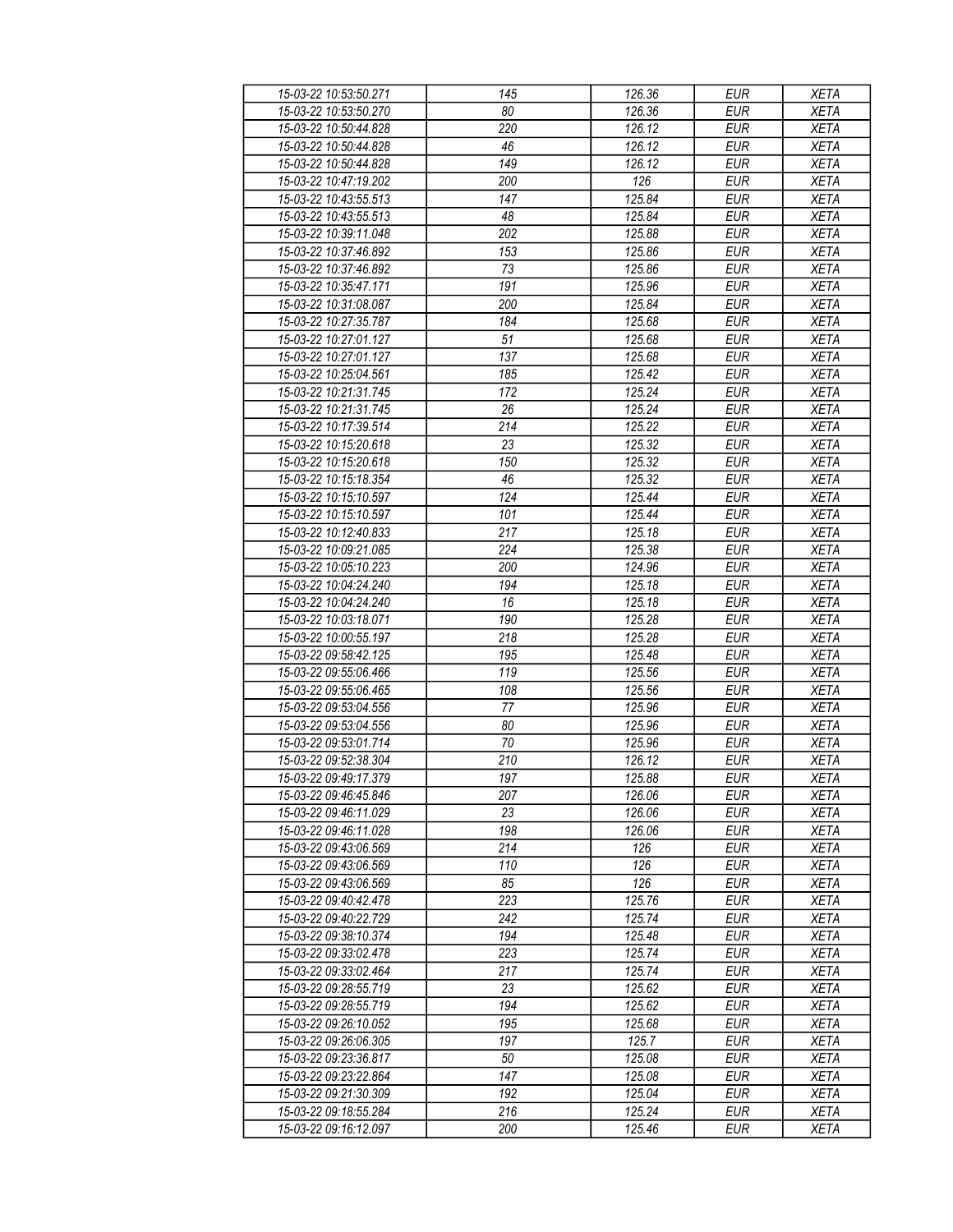| 15-03-22 09:16:12.097 | $\overline{4}$   | 125.46              | <b>EUR</b> | <b>XETA</b> |
|-----------------------|------------------|---------------------|------------|-------------|
| 15-03-22 09:13:19.436 | 204              | 125.22              | <b>EUR</b> | <b>XETA</b> |
| 15-03-22 09:12:25.373 | $\overline{213}$ | 125.22              | <b>EUR</b> | <b>XETA</b> |
| 15-03-22 09:09:43.781 | 207              | 124.88              | <b>EUR</b> | <b>XETA</b> |
| 15-03-22 09:07:00.862 | 188              | 125.12              | <b>EUR</b> | <b>XETA</b> |
| 15-03-22 09:03:56.550 | 164              | 125.06              | <b>EUR</b> | <b>XETA</b> |
| 15-03-22 09:03:56.523 | 192              | 125.06              | <b>EUR</b> | <b>XETA</b> |
| 15-03-22 09:02:00.428 | 94               | 125.06              | <b>EUR</b> | <b>XETA</b> |
| 15-03-22 09:02:00.428 | 50               | 125.06              | <b>EUR</b> | <b>XETA</b> |
| 15-03-22 09:02:00.428 | 50               | 125.06              | <b>EUR</b> | <b>XETA</b> |
| 15-03-22 08:59:01.396 | 184              | 124.92              | <b>EUR</b> | <b>XETA</b> |
| 15-03-22 08:56:52.140 | 225              | 125                 | <b>EUR</b> | <b>XETA</b> |
| 15-03-22 08:55:59.059 | 201              | 125.12              | <b>EUR</b> | <b>XETA</b> |
| 15-03-22 08:53:24.320 | 223              | 124.96              | <b>EUR</b> | <b>XETA</b> |
|                       |                  |                     |            |             |
| 15-03-22 08:52:45.365 | 23               | 125.22              | <b>EUR</b> | <b>XETA</b> |
| 15-03-22 08:52:45.365 | 76               | 125.22              | <b>EUR</b> | <b>XETA</b> |
| 15-03-22 08:52:45.364 | 26               | 125.22              | <b>EUR</b> | <b>XETA</b> |
| 15-03-22 08:52:45.360 | 61               | 125.22              | <b>EUR</b> | <b>XETA</b> |
| 15-03-22 08:50:44.498 | 224              | $\overline{125.32}$ | <b>EUR</b> | <b>XETA</b> |
| 15-03-22 08:48:33.618 | 186              | 125.2               | <b>EUR</b> | <b>XETA</b> |
| 15-03-22 08:46:03.485 | 227              | 125.54              | <b>EUR</b> | <b>XETA</b> |
| 15-03-22 08:43:57.008 | 205              | 125.74              | <b>EUR</b> | <b>XETA</b> |
| 15-03-22 08:43:56.998 | 224              | 125.76              | <b>EUR</b> | <b>XETA</b> |
| 15-03-22 08:41:09.034 | 227              | 125.62              | <b>EUR</b> | <b>XETA</b> |
| 15-03-22 08:38:31.020 | 111              | 125.9               | <b>EUR</b> | <b>XETA</b> |
| 15-03-22 08:38:31.020 | 100              | 125.9               | <b>EUR</b> | <b>XETA</b> |
| 15-03-22 08:38:30.995 | 1                | 125.9               | <b>EUR</b> | <b>XETA</b> |
| 15-03-22 08:38:30.995 | 197              | 125.9               | <b>EUR</b> | <b>XETA</b> |
| 15-03-22 08:36:45.556 | 190              | 126.02              | <b>EUR</b> | <b>XETA</b> |
| 15-03-22 08:33:24.081 | 205              | 125.74              | <b>EUR</b> | <b>XETA</b> |
| 15-03-22 08:32:15.548 | 198              | 125.72              | <b>EUR</b> | <b>XETA</b> |
| 15-03-22 08:30:26.124 | 220              | 125.64              | <b>EUR</b> | <b>XETA</b> |
| 15-03-22 08:28:23.524 | 195              | 125.8               | <b>EUR</b> | <b>XETA</b> |
| 15-03-22 08:27:40.769 | 223              | 126.16              | <b>EUR</b> | <b>XETA</b> |
| 15-03-22 08:25:01.306 | 16               | 125.98              | <b>EUR</b> | <b>XETA</b> |
| 15-03-22 08:25:01.306 | 35               | 125.98              | <b>EUR</b> | <b>XETA</b> |
| 15-03-22 08:25:01.306 | 145              | 125.98              | <b>EUR</b> | <b>XETA</b> |
| 15-03-22 08:23:25.097 | 109              | 126.16              | <b>EUR</b> | <b>XETA</b> |
| 15-03-22 08:23:25.097 | 95               | 126.16              | <b>EUR</b> | <b>XETA</b> |
| 15-03-22 08:23:25.093 | 176              | 126.14              | <b>EUR</b> | <b>XETA</b> |
| 15-03-22 08:23:25.093 | 24               | 126.14              | EUR        | XETA        |
| 15-03-22 08:23:25.090 | 6                | 126.14              | <b>EUR</b> | <b>XETA</b> |
| 15-03-22 08:20:52.728 | 190              | 126.64              | <b>EUR</b> | XETA        |
| 15-03-22 08:19:31.393 | 222              | 126.46              | <b>EUR</b> | XETA        |
| 15-03-22 08:18:27.938 | 191              | 126.58              | <b>EUR</b> | <b>XETA</b> |
| 15-03-22 08:15:52.339 | 225              | 126.72              | <b>EUR</b> | <b>XETA</b> |
| 15-03-22 08:13:57.313 | 205              | 126.78              | <b>EUR</b> | <b>XETA</b> |
| 15-03-22 08:13:08.087 | 93               | 126.74              | <b>EUR</b> | <b>XETA</b> |
| 15-03-22 08:13:02.127 | 19               | 126.74              | <b>EUR</b> | <b>XETA</b> |
| 15-03-22 08:13:02.120 | 98               | 126.74              | EUR        | <b>XETA</b> |
| 15-03-22 08:11:29.606 | 43               | 127.42              | <b>EUR</b> | XETA        |
| 15-03-22 08:11:29.606 | 29               | 127.42              | <b>EUR</b> | XETA        |
| 15-03-22 08:11:29.606 | 151              | 127.42              | <b>EUR</b> | XETA        |
| 15-03-22 08:08:35.755 | 203              | 127.48              | EUR        | <b>XETA</b> |
| 15-03-22 08:08:35.755 | 210              | 127.48              | <b>EUR</b> | <b>XETA</b> |
| 15-03-22 08:05:43.250 | 53               | 126.66              | <b>EUR</b> | <b>XETA</b> |
| 15-03-22 08:05:43.244 | 169              | 126.66              | <b>EUR</b> | XETA        |
| 15-03-22 08:04:09.834 | 207              | 126.84              | EUR        | XETA        |
| 15-03-22 08:02:43.479 | 224              | 126.7               | EUR        | XETA        |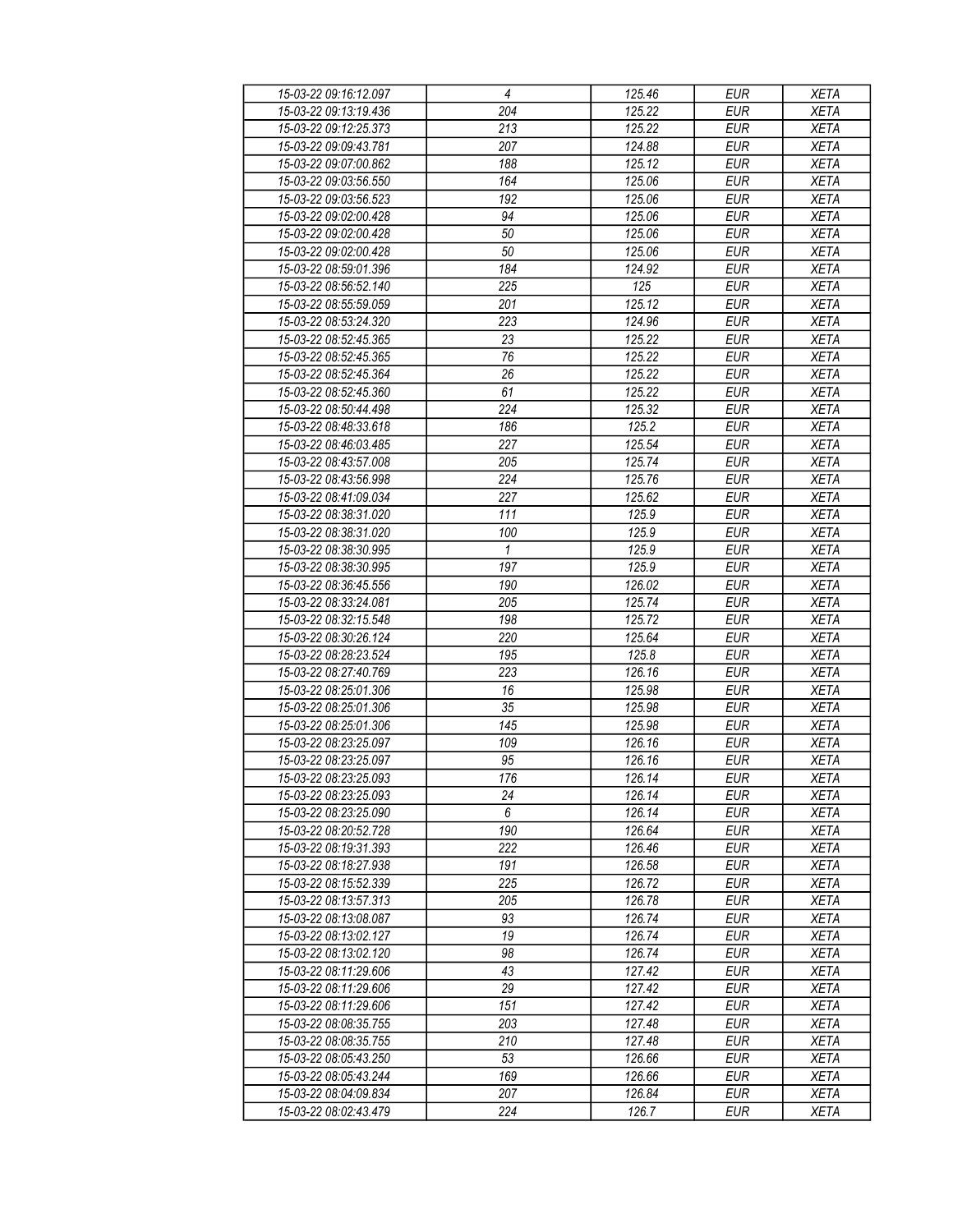## Each order relating to the buy-back programme above according to Art. 5 sec. 3 MAR in conjunction with Art. 25 sec. 1 and 2 MiFiR

In red colour are the fields according to Table 2 of the Annex of Del. Regulation (EU) 2017/580; alternatively you may report the

| Date and Time according to field 9 | <b>Segment MIC code</b><br>according to field 16 | <b>Transaction price</b><br>according to field 28 | <b>Price currency according</b><br>to field 29 | <b>Buy-sell indicator</b><br>according to field 32 |
|------------------------------------|--------------------------------------------------|---------------------------------------------------|------------------------------------------------|----------------------------------------------------|
| 15-03-22 16:24:42.368              | <b>XETA</b>                                      | 128.22                                            | <b>EUR</b>                                     | <b>BUY</b>                                         |
| 15-03-22 16:24:42.368              | <b>XETA</b>                                      | 128.22                                            | <b>EUR</b>                                     | <b>BUY</b>                                         |
| 15-03-22 16:22:30.844              | <b>XETA</b>                                      | 127.96                                            | <b>EUR</b>                                     | <b>BUY</b>                                         |
| 15-03-22 16:22:30.844              | <b>XETA</b>                                      | 127.96                                            | <b>EUR</b>                                     | <b>BUY</b>                                         |
| 15-03-22 16:22:30.702              | <b>XETA</b>                                      | 127.96                                            | <b>EUR</b>                                     | <b>BUY</b>                                         |
| 15-03-22 16:22:22.901              | <b>XETA</b>                                      | 128                                               | <b>EUR</b>                                     | <b>BUY</b>                                         |
| 15-03-22 16:20:55.360              | <b>XETA</b>                                      | 127.8                                             | <b>EUR</b>                                     | <b>BUY</b>                                         |
| 15-03-22 16:20:55.359              | <b>XETA</b>                                      | 127.8                                             | <b>EUR</b>                                     | <b>BUY</b>                                         |
| 15-03-22 16:18:35.165              | <b>XETA</b>                                      | 127.66                                            | <b>EUR</b>                                     | <b>BUY</b>                                         |
| 15-03-22 16:18:35.165              | <b>XETA</b>                                      | 127.66                                            | <b>EUR</b>                                     | <b>BUY</b>                                         |
| 15-03-22 16:18:35.165              | <b>XETA</b>                                      | 127.66                                            | <b>EUR</b>                                     | <b>BUY</b>                                         |
| 15-03-22 16:16:03.269              | <b>XETA</b>                                      | 127.68                                            | <b>EUR</b>                                     | <b>BUY</b>                                         |
| 15-03-22 16:15:51.178              | <b>XETA</b>                                      | 127.74                                            | <b>EUR</b>                                     | <b>BUY</b>                                         |
| 15-03-22 16:15:51.178              | <b>XETA</b>                                      | 127.74                                            | <b>EUR</b>                                     | <b>BUY</b>                                         |
| 15-03-22 16:15:51.178              | <b>XETA</b>                                      | 127.74                                            | <b>EUR</b>                                     | <b>BUY</b>                                         |
| 15-03-22 16:15:17.738              | <b>XETA</b>                                      | 127.68                                            | <b>EUR</b>                                     | <b>BUY</b>                                         |
| 15-03-22 16:13:53.007              | <b>XETA</b>                                      | 127.84                                            | <b>EUR</b>                                     | <b>BUY</b>                                         |
| 15-03-22 16:13:53.007              | <b>XETA</b>                                      | 127.82                                            | <b>EUR</b>                                     | <b>BUY</b>                                         |
| 15-03-22 16:11:19.016              | <b>XETA</b>                                      | 127.66                                            | <b>EUR</b>                                     | <b>BUY</b>                                         |
| 15-03-22 16:08:44.992              | <b>XETA</b>                                      | 127.56                                            | <b>EUR</b>                                     | <b>BUY</b>                                         |
| 15-03-22 16:08:37.472              | <b>XETA</b>                                      | 127.58                                            | <b>EUR</b>                                     | <b>BUY</b>                                         |
| 15-03-22 16:06:28.119              | <b>XETA</b>                                      | 127.26                                            | <b>EUR</b>                                     | <b>BUY</b>                                         |
| 15-03-22 16:04:03.049              | <b>XETA</b>                                      | $\overline{127}$                                  | <b>EUR</b>                                     | <b>BUY</b>                                         |
| 15-03-22 16:02:20.393              | <b>XETA</b>                                      | 127.16                                            | <b>EUR</b>                                     | <b>BUY</b>                                         |
| 15-03-22 16:02:20.393              | <b>XETA</b>                                      | 127.16                                            | <b>EUR</b>                                     | <b>BUY</b>                                         |
| 15-03-22 16:00:19.815              | <b>XETA</b>                                      | 127.3                                             | <b>EUR</b>                                     | <b>BUY</b>                                         |
| 15-03-22 15:58:16.598              | <b>XETA</b>                                      | 127.16                                            | <b>EUR</b>                                     | <b>BUY</b>                                         |
| 15-03-22 15:56:39.431              | <b>XETA</b>                                      | 127.08                                            | <b>EUR</b>                                     | <b>BUY</b>                                         |
| 15-03-22 15:56:39.430              | <b>XETA</b>                                      | 127.08                                            | <b>EUR</b>                                     | <b>BUY</b>                                         |
| 15-03-22 15:56:39.430              | <b>XETA</b>                                      | 127.08                                            | <b>EUR</b>                                     | <b>BUY</b>                                         |
| 15-03-22 15:55:16.652              | <b>XETA</b>                                      | 127.66                                            | <b>EUR</b>                                     | <b>BUY</b>                                         |
| 15-03-22 15:55:16.652              | <b>XETA</b>                                      | 127.66                                            | <b>EUR</b>                                     | <b>BUY</b>                                         |
| 15-03-22 15:54:47.203              | <b>XETA</b>                                      | 127.98                                            | <b>EUR</b>                                     | <b>BUY</b>                                         |
| 15-03-22 15:54:47.203              | <b>XETA</b>                                      | 127.98                                            | <b>EUR</b>                                     | <b>BUY</b>                                         |
| 15-03-22 15:54:32.359              | <b>XETA</b>                                      | 128                                               | <b>EUR</b>                                     | <b>BUY</b>                                         |
| 15-03-22 15:54:32.359              | <b>XETA</b>                                      | 128                                               | <b>EUR</b>                                     | <b>BUY</b>                                         |
| 15-03-22 15:54:32.359              | <b>XETA</b>                                      | 128                                               | <b>EUR</b>                                     | <b>BUY</b>                                         |
| 15-03-22 15:54:32.359              | <b>XETA</b>                                      | $\overline{128}$                                  | <b>EUR</b>                                     | <b>BUY</b>                                         |
| 15-03-22 15:54:32.359              | <b>XETA</b>                                      | 128                                               | <b>EUR</b>                                     | <b>BUY</b>                                         |
| 15-03-22 15:52:39.472              | <b>XETA</b>                                      | 129.12                                            | <b>EUR</b>                                     | <b>BUY</b>                                         |
| 15-03-22 15:50:00.791              | <b>XETA</b>                                      | 129.14                                            | <b>EUR</b>                                     | <b>BUY</b>                                         |
| 15-03-22 15:47:01.005              | <b>XETA</b>                                      | 129.12                                            | <b>EUR</b>                                     | <b>BUY</b>                                         |
| 15-03-22 15:44:09.555              | <b>XETA</b>                                      | 128.96                                            | <b>EUR</b>                                     | <b>BUY</b>                                         |
| 15-03-22 15:44:09.555              | <b>XETA</b>                                      | 128.96                                            | <b>EUR</b>                                     | <b>BUY</b>                                         |
| 15-03-22 15:41:08.870              | <b>XETA</b>                                      | 129                                               | <b>EUR</b>                                     | <b>BUY</b>                                         |
| 15-03-22 15:38:28.126              | <b>XETA</b>                                      | 129.08                                            | <b>EUR</b>                                     | <b>BUY</b>                                         |
| 15-03-22 15:36:18.518              | <b>XETA</b>                                      | 129.16                                            | <b>EUR</b>                                     | <b>BUY</b>                                         |
| 15-03-22 15:33:52.664              | <b>XETA</b>                                      | 128.76                                            | <b>EUR</b>                                     | <b>BUY</b>                                         |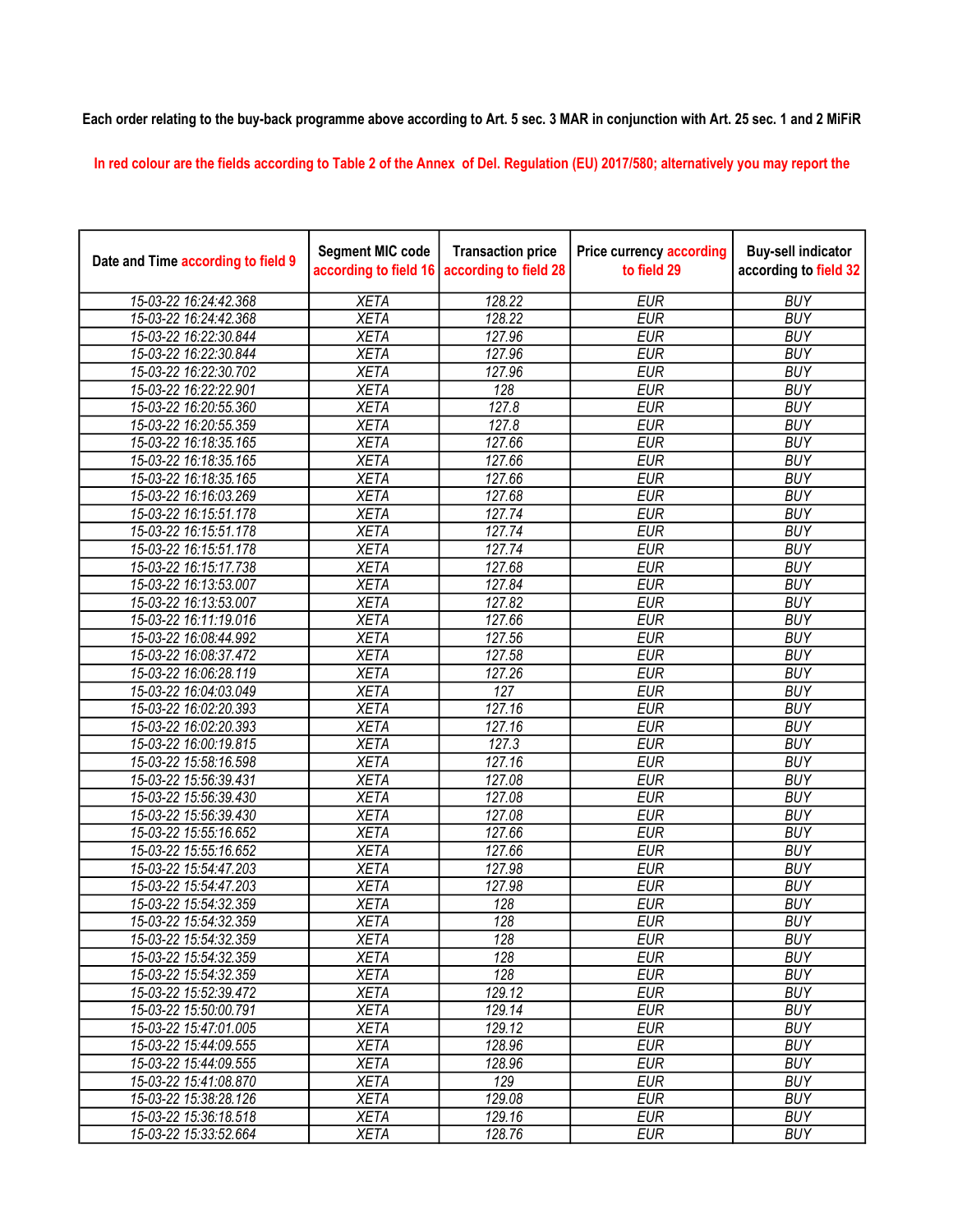| 15-03-22 15:33:52.664 | <b>XETA</b> | 128.74 | <b>EUR</b> | <b>BUY</b> |
|-----------------------|-------------|--------|------------|------------|
| 15-03-22 15:31:35.138 | <b>XETA</b> | 128.6  | <b>EUR</b> | <b>BUY</b> |
| 15-03-22 15:31:35.138 | <b>XETA</b> | 128.6  | <b>EUR</b> | <b>BUY</b> |
| 15-03-22 15:29:18.288 | <b>XETA</b> | 128.42 | <b>EUR</b> | <b>BUY</b> |
| 15-03-22 15:29:18.288 | <b>XETA</b> | 128.42 | <b>EUR</b> | <b>BUY</b> |
| 15-03-22 15:29:18.285 | <b>XETA</b> | 128.42 | <b>EUR</b> | <b>BUY</b> |
| 15-03-22 15:27:19.433 | <b>XETA</b> | 128.32 | <b>EUR</b> | <b>BUY</b> |
| 15-03-22 15:25:41.916 | <b>XETA</b> | 128.46 | <b>EUR</b> | <b>BUY</b> |
| 15-03-22 15:25:41.916 | <b>XETA</b> | 128.46 | <b>EUR</b> | <b>BUY</b> |
| 15-03-22 15:25:41.916 | <b>XETA</b> | 128.46 | <b>EUR</b> | <b>BUY</b> |
| 15-03-22 15:24:01.035 | <b>XETA</b> | 128.22 | <b>EUR</b> | <b>BUY</b> |
| 15-03-22 15:24:01.035 | <b>XETA</b> | 128.22 | <b>EUR</b> | <b>BUY</b> |
| 15-03-22 15:21:30.177 | <b>XETA</b> | 127.98 | <b>EUR</b> | <b>BUY</b> |
| 15-03-22 15:21:23.952 | <b>XETA</b> | 128    | <b>EUR</b> | <b>BUY</b> |
| 15-03-22 15:21:23.931 | <b>XETA</b> | 128    | <b>EUR</b> | <b>BUY</b> |
| 15-03-22 15:21:23.931 | <b>XETA</b> | 128    | <b>EUR</b> | <b>BUY</b> |
| 15-03-22 15:21:23.931 | <b>XETA</b> | 128    | <b>EUR</b> | <b>BUY</b> |
| 15-03-22 15:21:01.617 | <b>XETA</b> | 128.1  | <b>EUR</b> | <b>BUY</b> |
| 15-03-22 15:19:00.466 | <b>XETA</b> | 128.28 | <b>EUR</b> | <b>BUY</b> |
| 15-03-22 15:19:00.466 | <b>XETA</b> | 128.28 | <b>EUR</b> | <b>BUY</b> |
| 15-03-22 15:16:53.407 | <b>XETA</b> | 128.04 | <b>EUR</b> | <b>BUY</b> |
| 15-03-22 15:14:20.211 | <b>XETA</b> | 128.42 | <b>EUR</b> | <b>BUY</b> |
| 15-03-22 15:11:39.592 | <b>XETA</b> | 128.12 | <b>EUR</b> | <b>BUY</b> |
| 15-03-22 15:09:26.689 | <b>XETA</b> | 128.2  | <b>EUR</b> | <b>BUY</b> |
| 15-03-22 15:09:26.689 | <b>XETA</b> | 128.2  | <b>EUR</b> | <b>BUY</b> |
| 15-03-22 15:07:25.302 | <b>XETA</b> | 128.12 | <b>EUR</b> | <b>BUY</b> |
| 15-03-22 15:07:25.302 | <b>XETA</b> | 128.12 | <b>EUR</b> | <b>BUY</b> |
| 15-03-22 15:04:54.598 | <b>XETA</b> | 128.16 | <b>EUR</b> | <b>BUY</b> |
|                       |             | 128.12 | <b>EUR</b> | <b>BUY</b> |
| 15-03-22 15:02:46.553 | <b>XETA</b> |        |            |            |
| 15-03-22 15:02:46.553 | <b>XETA</b> | 128.12 | <b>EUR</b> | <b>BUY</b> |
| 15-03-22 15:00:40.160 | <b>XETA</b> | 128.06 | <b>EUR</b> | <b>BUY</b> |
| 15-03-22 15:00:23.204 | <b>XETA</b> | 128.06 | <b>EUR</b> | <b>BUY</b> |
| 15-03-22 14:58:08.839 | <b>XETA</b> | 128    | <b>EUR</b> | <b>BUY</b> |
| 15-03-22 14:56:09.134 | <b>XETA</b> | 128    | <b>EUR</b> | <b>BUY</b> |
| 15-03-22 14:56:08.398 | <b>XETA</b> | 128.06 | <b>EUR</b> | <b>BUY</b> |
| 15-03-22 14:53:48.734 | <b>XETA</b> | 127.9  | <b>EUR</b> | <b>BUY</b> |
| 15-03-22 14:52:38.571 | <b>XETA</b> | 127.98 | <b>EUR</b> | <b>BUY</b> |
| 15-03-22 14:52:38.571 | <b>XETA</b> | 127.98 | EUR        | <b>BUY</b> |
| 15-03-22 14:51:42.396 | <b>XETA</b> | 128.28 | <b>EUR</b> | <b>BUY</b> |
| 15-03-22 14:49:42.267 | <b>XETA</b> | 128.62 | <b>EUR</b> | <b>BUY</b> |
| 15-03-22 14:47:53.270 | <b>XETA</b> | 128.42 | <b>EUR</b> | <b>BUY</b> |
| 15-03-22 14:47:49.959 | <b>XETA</b> | 128.42 | <b>EUR</b> | <b>BUY</b> |
| 15-03-22 14:45:50.960 | <b>XETA</b> | 128.44 | <b>EUR</b> | <b>BUY</b> |
| 15-03-22 14:45:50.959 | <b>XETA</b> | 128.44 | <b>EUR</b> | <b>BUY</b> |
| 15-03-22 14:45:50.959 | <b>XETA</b> | 128.44 | <b>EUR</b> | <b>BUY</b> |
| 15-03-22 14:44:22.463 | <b>XETA</b> | 128.3  | <b>EUR</b> | <b>BUY</b> |
| 15-03-22 14:44:22.180 | <b>XETA</b> | 128.3  | <b>EUR</b> | <b>BUY</b> |
| 15-03-22 14:44:22.170 | <b>XETA</b> | 128.3  | <b>EUR</b> | <b>BUY</b> |
| 15-03-22 14:42:56.676 | <b>XETA</b> | 128    | <b>EUR</b> | <b>BUY</b> |
| 15-03-22 14:42:56.676 | <b>XETA</b> | 128    | <b>EUR</b> | <b>BUY</b> |
|                       |             |        |            |            |
| 15-03-22 14:41:38.424 | <b>XETA</b> | 128.14 | <b>EUR</b> | <b>BUY</b> |
| 15-03-22 14:39:52.813 | <b>XETA</b> | 127.96 | <b>EUR</b> | <b>BUY</b> |
| 15-03-22 14:39:52.813 | XETA        | 127.96 | <b>EUR</b> | <b>BUY</b> |
| 15-03-22 14:37:44.811 | <b>XETA</b> | 127.9  | <b>EUR</b> | <b>BUY</b> |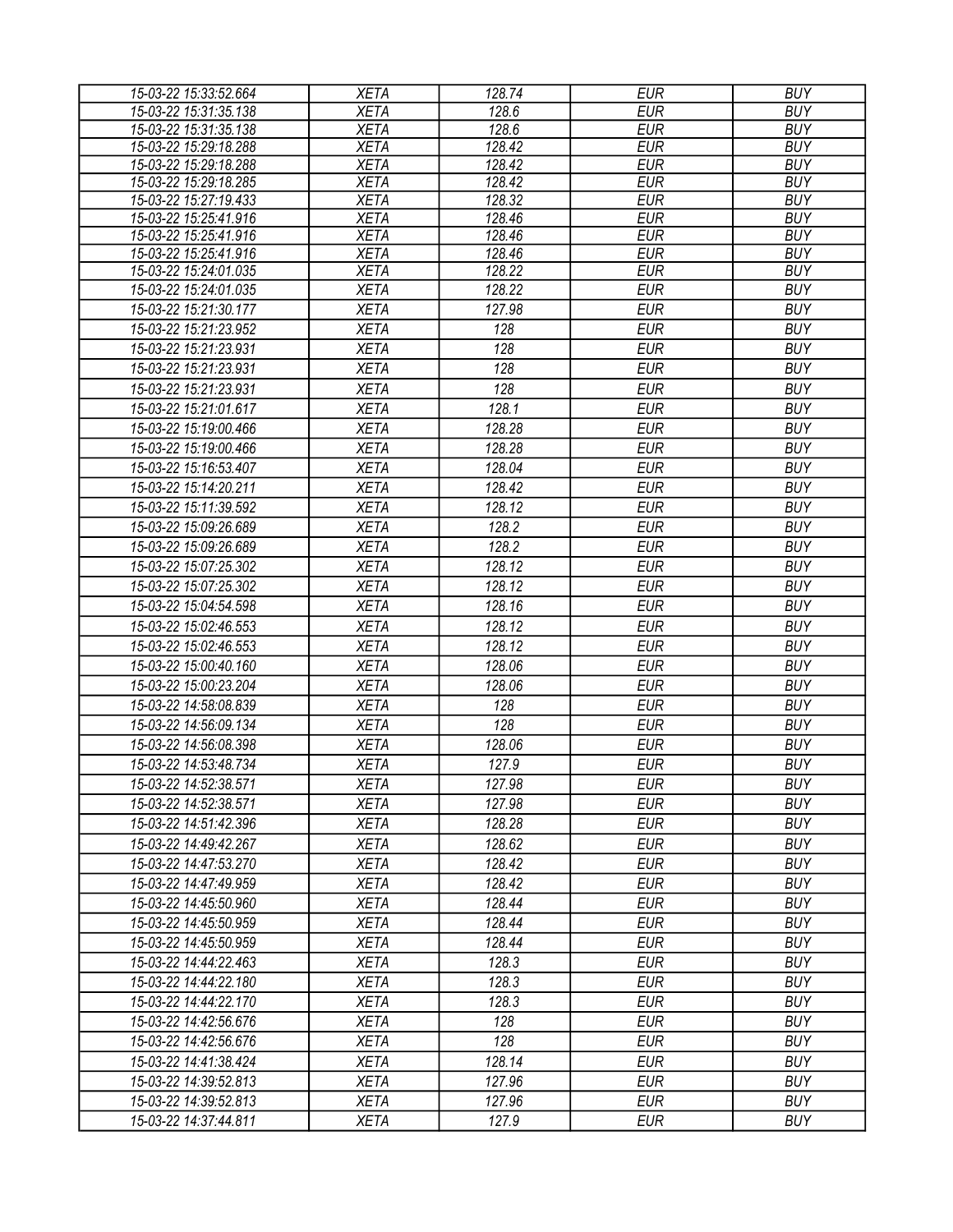| 15-03-22 14:37:44.811 | <b>XETA</b> | 127.9  | <b>EUR</b> | <b>BUY</b> |
|-----------------------|-------------|--------|------------|------------|
| 15-03-22 14:36:16.385 | <b>XETA</b> | 127.92 | <b>EUR</b> | <b>BUY</b> |
| 15-03-22 14:36:16.384 | <b>XETA</b> | 127.92 | <b>EUR</b> | <b>BUY</b> |
| 15-03-22 14:36:16.384 | <b>XETA</b> | 127.92 | <b>EUR</b> | <b>BUY</b> |
| 15-03-22 14:36:13.716 | <b>XETA</b> | 127.94 | <b>EUR</b> | <b>BUY</b> |
| 15-03-22 14:34:03.619 | <b>XETA</b> | 127.66 | <b>EUR</b> | <b>BUY</b> |
| 15-03-22 14:31:59.003 | <b>XETA</b> | 127.74 | <b>EUR</b> | <b>BUY</b> |
| 15-03-22 14:31:59.003 | <b>XETA</b> | 127.74 | <b>EUR</b> | <b>BUY</b> |
| 15-03-22 14:30:06.000 | <b>XETA</b> | 127.6  | <b>EUR</b> | <b>BUY</b> |
| 15-03-22 14:28:51.616 | <b>XETA</b> | 127.52 | <b>EUR</b> | <b>BUY</b> |
| 15-03-22 14:28:30.334 | <b>XETA</b> | 127.5  | <b>EUR</b> | <b>BUY</b> |
| 15-03-22 14:25:14.322 | <b>XETA</b> | 127.38 | <b>EUR</b> | <b>BUY</b> |
| 15-03-22 14:25:14.321 | <b>XETA</b> | 127.38 | <b>EUR</b> | <b>BUY</b> |
| 15-03-22 14:22:36.217 | <b>XETA</b> | 127.06 | <b>EUR</b> | <b>BUY</b> |
| 15-03-22 14:22:31.338 | <b>XETA</b> | 127.06 | <b>EUR</b> | <b>BUY</b> |
| 15-03-22 14:21:55.477 | <b>XETA</b> | 127.16 | <b>EUR</b> | <b>BUY</b> |
| 15-03-22 14:21:55.477 | <b>XETA</b> | 127.16 | <b>EUR</b> | <b>BUY</b> |
| 15-03-22 14:19:54.458 | <b>XETA</b> | 126.92 | <b>EUR</b> | <b>BUY</b> |
| 15-03-22 14:17:50.660 | <b>XETA</b> | 127.06 | <b>EUR</b> | <b>BUY</b> |
| 15-03-22 14:15:14.795 | <b>XETA</b> | 127.12 | <b>EUR</b> | <b>BUY</b> |
| 15-03-22 14:15:14.795 | <b>XETA</b> | 127.12 | <b>EUR</b> | <b>BUY</b> |
| 15-03-22 14:12:59.061 | <b>XETA</b> | 127.06 | <b>EUR</b> | <b>BUY</b> |
| 15-03-22 14:12:59.061 | <b>XETA</b> | 127.06 | <b>EUR</b> | <b>BUY</b> |
| 15-03-22 14:12:34.582 | <b>XETA</b> | 127.08 | <b>EUR</b> | <b>BUY</b> |
| 15-03-22 14:12:34.578 | <b>XETA</b> | 127.08 | <b>EUR</b> | <b>BUY</b> |
| 15-03-22 14:10:29.002 | <b>XETA</b> | 127.52 | <b>EUR</b> | <b>BUY</b> |
| 15-03-22 14:08:01.199 | <b>XETA</b> | 127.54 | <b>EUR</b> | <b>BUY</b> |
| 15-03-22 14:08:01.199 | <b>XETA</b> | 127.54 | <b>EUR</b> | <b>BUY</b> |
| 15-03-22 14:06:01.872 | <b>XETA</b> | 127.8  | <b>EUR</b> | <b>BUY</b> |
| 15-03-22 14:06:01.872 | <b>XETA</b> | 127.8  | <b>EUR</b> | <b>BUY</b> |
| 15-03-22 14:03:30.424 | <b>XETA</b> | 127.62 | <b>EUR</b> | <b>BUY</b> |
| 15-03-22 14:01:31.234 | <b>XETA</b> | 127.78 | <b>EUR</b> | <b>BUY</b> |
| 15-03-22 13:59:38.460 | <b>XETA</b> | 127.86 | <b>EUR</b> | <b>BUY</b> |
| 15-03-22 13:58:11.937 | <b>XETA</b> | 127.76 | <b>EUR</b> | <b>BUY</b> |
| 15-03-22 13:56:31.094 | <b>XETA</b> | 127.76 | <b>EUR</b> | <b>BUY</b> |
| 15-03-22 13:56:31.094 | <b>XETA</b> | 127.76 | <b>EUR</b> | <b>BUY</b> |
| 15-03-22 13:54:12.405 | <b>XETA</b> | 127.46 | <b>EUR</b> | <b>BUY</b> |
| 15-03-22 13:54:12.405 | <b>XETA</b> | 127.46 | <b>EUR</b> | <b>BUY</b> |
| 15-03-22 13:51:28.928 | <b>XETA</b> | 127.3  | <b>EUR</b> | <b>BUY</b> |
| 15-03-22 13:50:22.038 | <b>XETA</b> | 127.26 | <b>EUR</b> | <b>BUY</b> |
| 15-03-22 13:50:22.038 | <b>XETA</b> | 127.26 | <b>EUR</b> | <b>BUY</b> |
| 15-03-22 13:50:22.038 | <b>XETA</b> | 127.26 | <b>EUR</b> | <b>BUY</b> |
| 15-03-22 13:48:00.170 | <b>XETA</b> | 127.04 | <b>EUR</b> | <b>BUY</b> |
| 15-03-22 13:47:56.316 | <b>XETA</b> | 127.04 | <b>EUR</b> | <b>BUY</b> |
| 15-03-22 13:45:44.075 | <b>XETA</b> | 126.94 | <b>EUR</b> | <b>BUY</b> |
| 15-03-22 13:43:27.718 | <b>XETA</b> | 127.02 | <b>EUR</b> | <b>BUY</b> |
| 15-03-22 13:42:32.048 | <b>XETA</b> | 126.96 | <b>EUR</b> | <b>BUY</b> |
| 15-03-22 13:41:08.042 | <b>XETA</b> | 127.42 | <b>EUR</b> | <b>BUY</b> |
| 15-03-22 13:41:08.042 | <b>XETA</b> | 127.42 | <b>EUR</b> | <b>BUY</b> |
| 15-03-22 13:39:23.560 | <b>XETA</b> | 127.52 | <b>EUR</b> | <b>BUY</b> |
| 15-03-22 13:37:33.480 | <b>XETA</b> | 127.64 | <b>EUR</b> | <b>BUY</b> |
| 15-03-22 13:36:00.038 | <b>XETA</b> | 127.86 | <b>EUR</b> | <b>BUY</b> |
| 15-03-22 13:35:27.058 | <b>XETA</b> | 127.88 | <b>EUR</b> | <b>BUY</b> |
|                       |             |        |            |            |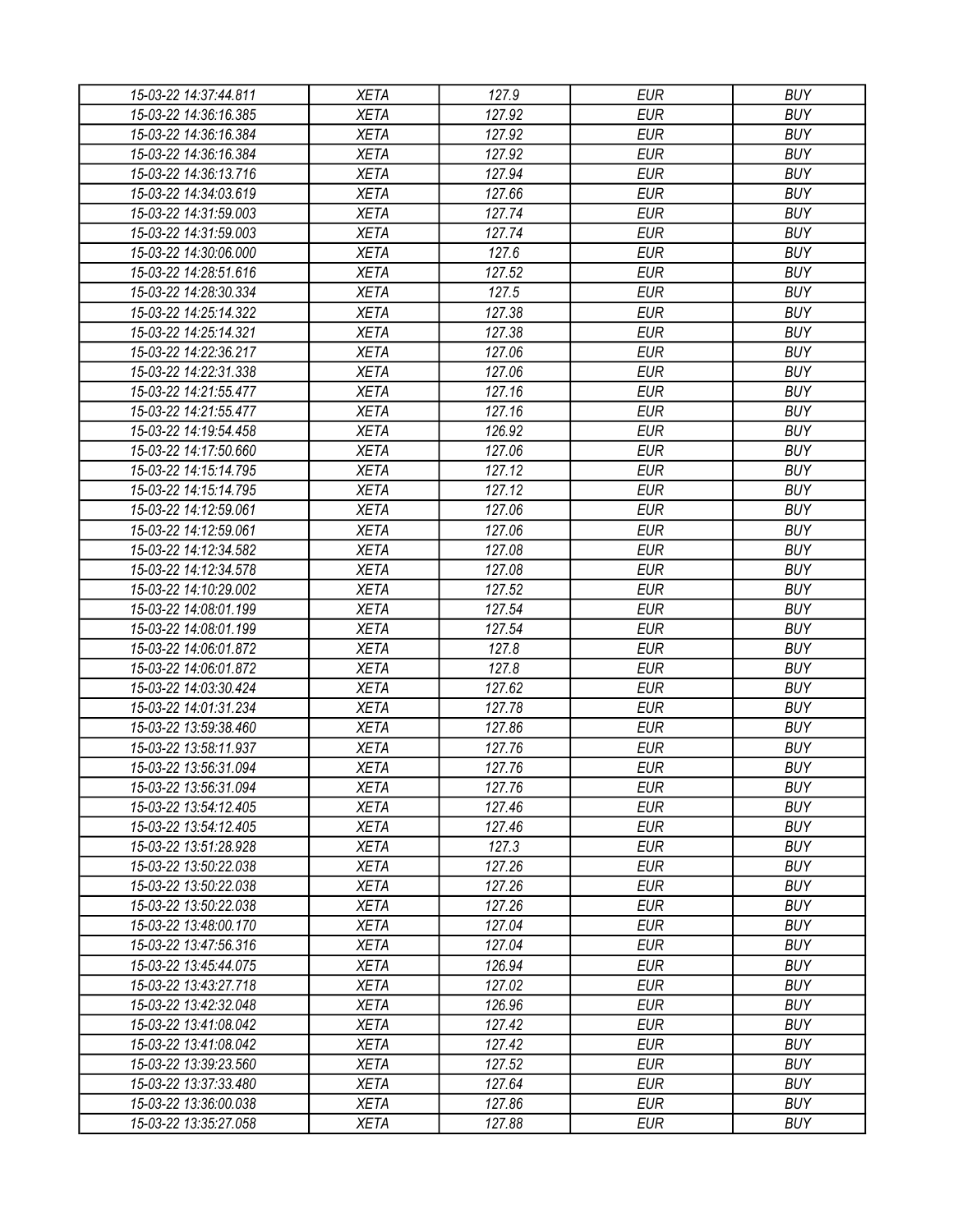| 15-03-22 13:35:22.059 | <b>XETA</b> | 127.88 | <b>EUR</b> | <b>BUY</b> |
|-----------------------|-------------|--------|------------|------------|
| 15-03-22 13:34:23.574 | <b>XETA</b> | 127.9  | <b>EUR</b> | <b>BUY</b> |
| 15-03-22 13:32:12.028 | <b>XETA</b> | 127.72 | <b>EUR</b> | <b>BUY</b> |
| 15-03-22 13:30:44.803 | <b>XETA</b> | 127.82 | <b>EUR</b> | <b>BUY</b> |
| 15-03-22 13:30:44.803 | <b>XETA</b> | 127.82 | <b>EUR</b> | <b>BUY</b> |
| 15-03-22 13:28:54.965 | <b>XETA</b> | 127.6  | <b>EUR</b> | <b>BUY</b> |
| 15-03-22 13:28:54.965 | <b>XETA</b> | 127.6  | <b>EUR</b> | <b>BUY</b> |
| 15-03-22 13:28:47.653 | <b>XETA</b> | 127.6  | <b>EUR</b> | <b>BUY</b> |
| 15-03-22 13:28:45.360 | <b>XETA</b> | 127.66 | <b>EUR</b> | <b>BUY</b> |
| 15-03-22 13:24:18.370 | <b>XETA</b> | 128    | <b>EUR</b> | <b>BUY</b> |
| 15-03-22 13:24:18.370 | <b>XETA</b> | 128    | <b>EUR</b> | <b>BUY</b> |
| 15-03-22 13:21:12.374 | <b>XETA</b> | 127.98 | <b>EUR</b> | <b>BUY</b> |
| 15-03-22 13:18:20.698 | <b>XETA</b> | 128    | <b>EUR</b> | <b>BUY</b> |
| 15-03-22 13:17:33.910 | <b>XETA</b> | 128.06 | <b>EUR</b> | <b>BUY</b> |
| 15-03-22 13:13:22.010 | <b>XETA</b> | 127.94 | <b>EUR</b> | <b>BUY</b> |
| 15-03-22 13:13:22.010 | <b>XETA</b> | 127.94 | <b>EUR</b> | <b>BUY</b> |
| 15-03-22 13:09:50.613 | <b>XETA</b> | 127.7  | <b>EUR</b> | <b>BUY</b> |
| 15-03-22 13:06:17.254 | <b>XETA</b> | 127.7  | <b>EUR</b> | <b>BUY</b> |
| 15-03-22 13:06:17.254 | <b>XETA</b> | 127.7  | <b>EUR</b> | <b>BUY</b> |
| 15-03-22 13:02:25.606 | <b>XETA</b> | 127.7  | <b>EUR</b> | <b>BUY</b> |
| 15-03-22 13:02:25.606 | <b>XETA</b> | 127.7  | <b>EUR</b> | <b>BUY</b> |
| 15-03-22 13:01:48.292 | <b>XETA</b> | 127.68 | <b>EUR</b> | <b>BUY</b> |
| 15-03-22 12:58:49.987 | <b>XETA</b> | 127.6  | <b>EUR</b> | <b>BUY</b> |
| 15-03-22 12:58:49.987 | <b>XETA</b> | 127.6  | <b>EUR</b> | <b>BUY</b> |
| 15-03-22 12:54:00.930 | <b>XETA</b> | 127.34 | <b>EUR</b> | <b>BUY</b> |
| 15-03-22 12:54:00.930 | <b>XETA</b> | 127.34 | <b>EUR</b> | <b>BUY</b> |
| 15-03-22 12:47:15.078 | <b>XETA</b> | 127.32 | <b>EUR</b> | <b>BUY</b> |
| 15-03-22 12:47:15.078 | <b>XETA</b> | 127.32 | <b>EUR</b> | <b>BUY</b> |
| 15-03-22 12:47:12.641 | <b>XETA</b> | 127.32 | <b>EUR</b> | <b>BUY</b> |
| 15-03-22 12:45:52.361 | <b>XETA</b> | 127.32 | <b>EUR</b> | <b>BUY</b> |
| 15-03-22 12:44:02.301 | <b>XETA</b> | 127.46 | <b>EUR</b> | <b>BUY</b> |
| 15-03-22 12:44:02.301 | <b>XETA</b> | 127.46 | <b>EUR</b> | <b>BUY</b> |
| 15-03-22 12:44:02.301 | <b>XETA</b> | 127.46 | <b>EUR</b> | <b>BUY</b> |
| 15-03-22 12:40:38.557 | <b>XETA</b> | 127.6  | <b>EUR</b> | <b>BUY</b> |
| 15-03-22 12:40:38.554 | <b>XETA</b> | 127.6  | <b>EUR</b> | <b>BUY</b> |
| 15-03-22 12:40:38.553 | <b>XETA</b> | 127.6  | <b>EUR</b> | <b>BUY</b> |
| 15-03-22 12:35:44.068 | <b>XETA</b> | 127.8  | <b>EUR</b> | <b>BUY</b> |
| 15-03-22 12:35:44.068 | <b>XETA</b> | 127.8  | <b>EUR</b> | <b>BUY</b> |
| 15-03-22 12:32:30.603 | <b>XETA</b> | 127.66 | <b>EUR</b> | <b>BUY</b> |
|                       |             |        | <b>EUR</b> | <b>BUY</b> |
| 15-03-22 12:31:15.043 | <b>XETA</b> | 127.54 |            |            |
| 15-03-22 12:29:43.047 | <b>XETA</b> | 127.22 | <b>EUR</b> | <b>BUY</b> |
| 15-03-22 12:24:21.748 | <b>XETA</b> | 127.18 | <b>EUR</b> | <b>BUY</b> |
| 15-03-22 12:20:42.326 | <b>XETA</b> | 127.26 | <b>EUR</b> | <b>BUY</b> |
| 15-03-22 12:19:08.861 | <b>XETA</b> | 127.18 | <b>EUR</b> | <b>BUY</b> |
| 15-03-22 12:19:08.854 | <b>XETA</b> | 127.18 | <b>EUR</b> | <b>BUY</b> |
| 15-03-22 12:16:31.015 | <b>XETA</b> | 127.28 | <b>EUR</b> | <b>BUY</b> |
| 15-03-22 12:12:03.409 | <b>XETA</b> | 127.02 | <b>EUR</b> | <b>BUY</b> |
| 15-03-22 12:12:03.409 | <b>XETA</b> | 127.02 | <b>EUR</b> | <b>BUY</b> |
| 15-03-22 12:08:00.036 | <b>XETA</b> | 126.78 | <b>EUR</b> | <b>BUY</b> |
| 15-03-22 12:08:00.036 | <b>XETA</b> | 126.78 | <b>EUR</b> | <b>BUY</b> |
| 15-03-22 12:04:15.757 | <b>XETA</b> | 126.74 | EUR        | <b>BUY</b> |
| 15-03-22 12:03:22.082 | <b>XETA</b> | 126.58 | <b>EUR</b> | <b>BUY</b> |
| 15-03-22 12:02:28.046 | <b>XETA</b> | 126.74 | <b>EUR</b> | <b>BUY</b> |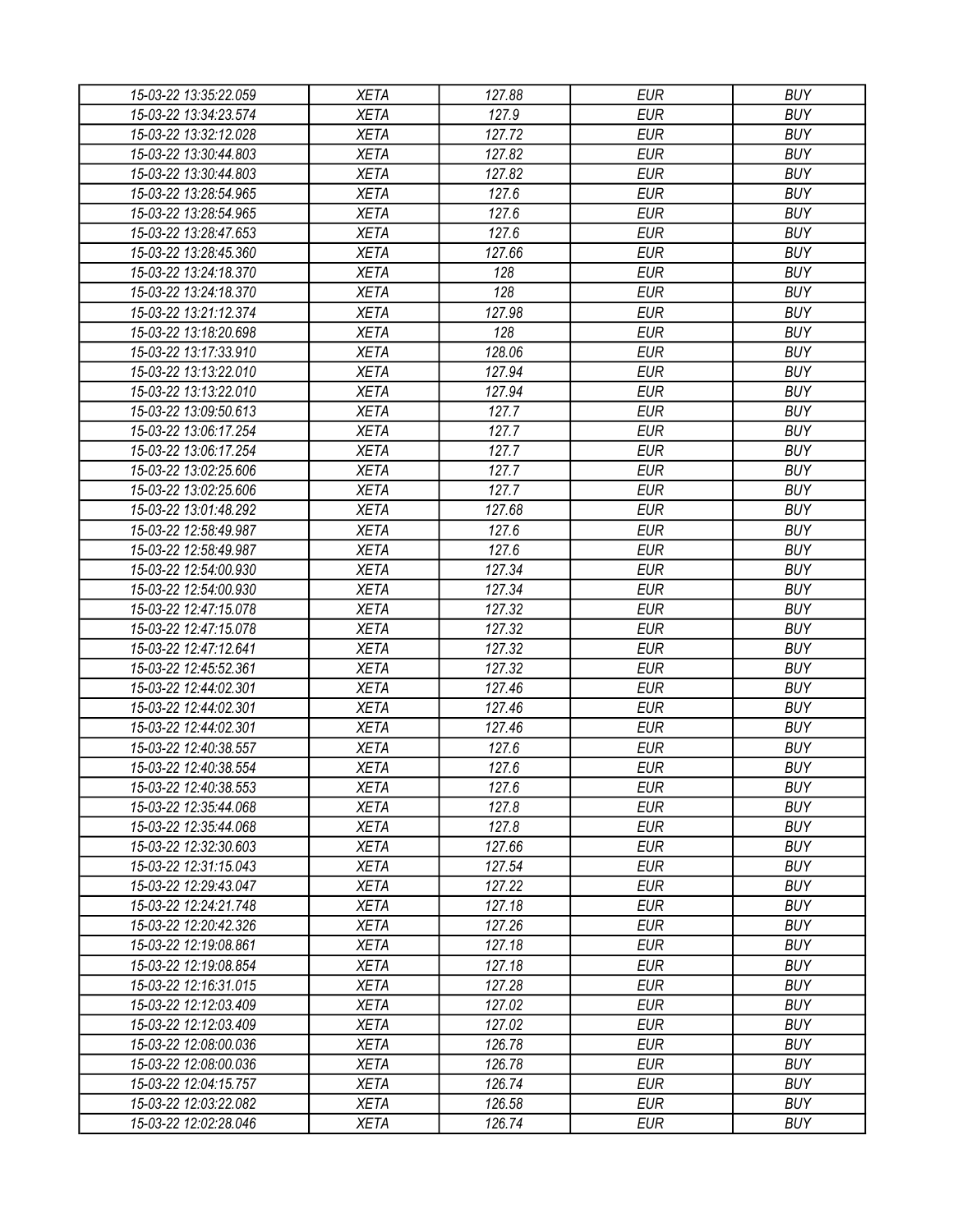| 15-03-22 11:58:40.888 | <b>XETA</b> | 126.72 | <b>EUR</b> | <b>BUY</b> |
|-----------------------|-------------|--------|------------|------------|
| 15-03-22 11:58:40.858 | <b>XETA</b> | 126.72 | <b>EUR</b> | <b>BUY</b> |
| 15-03-22 11:56:51.104 | <b>XETA</b> | 126.76 | <b>EUR</b> | <b>BUY</b> |
| 15-03-22 11:52:29.743 | <b>XETA</b> | 126.72 | <b>EUR</b> | <b>BUY</b> |
| 15-03-22 11:47:30.155 | <b>XETA</b> | 126.82 | <b>EUR</b> | <b>BUY</b> |
| 15-03-22 11:47:30.155 | <b>XETA</b> | 126.82 | <b>EUR</b> | <b>BUY</b> |
| 15-03-22 11:43:58.223 | <b>XETA</b> | 126.74 | <b>EUR</b> | <b>BUY</b> |
| 15-03-22 11:43:05.142 | <b>XETA</b> | 126.82 | <b>EUR</b> | <b>BUY</b> |
| 15-03-22 11:39:03.540 | <b>XETA</b> | 126.98 | <b>EUR</b> | <b>BUY</b> |
| 15-03-22 11:37:16.145 | <b>XETA</b> | 126.96 | <b>EUR</b> | <b>BUY</b> |
| 15-03-22 11:37:16.145 | <b>XETA</b> | 126.96 | <b>EUR</b> | <b>BUY</b> |
| 15-03-22 11:32:16.073 | <b>XETA</b> | 126.9  | <b>EUR</b> | <b>BUY</b> |
| 15-03-22 11:32:16.073 | <b>XETA</b> | 126.9  | <b>EUR</b> | <b>BUY</b> |
| 15-03-22 11:32:16.073 | <b>XETA</b> | 126.9  | <b>EUR</b> | <b>BUY</b> |
| 15-03-22 11:31:30.333 | <b>XETA</b> | 126.88 | <b>EUR</b> | <b>BUY</b> |
| 15-03-22 11:28:06.614 | <b>XETA</b> | 126.8  | <b>EUR</b> | <b>BUY</b> |
| 15-03-22 11:24:23.584 | <b>XETA</b> | 126.94 | <b>EUR</b> | <b>BUY</b> |
| 15-03-22 11:20:14.027 | <b>XETA</b> | 127.22 | <b>EUR</b> | <b>BUY</b> |
| 15-03-22 11:17:17.860 | <b>XETA</b> | 127.5  | <b>EUR</b> | <b>BUY</b> |
| 15-03-22 11:17:17.860 | <b>XETA</b> | 127.5  | <b>EUR</b> | <b>BUY</b> |
| 15-03-22 11:16:10.586 | <b>XETA</b> | 127.72 | <b>EUR</b> | <b>BUY</b> |
| 15-03-22 11:11:34.951 | <b>XETA</b> | 127.36 | <b>EUR</b> | <b>BUY</b> |
| 15-03-22 11:09:34.432 | <b>XETA</b> | 127.32 | <b>EUR</b> | <b>BUY</b> |
| 15-03-22 11:07:32.389 | <b>XETA</b> | 127.06 | <b>EUR</b> | <b>BUY</b> |
| 15-03-22 11:04:54.947 | <b>XETA</b> | 126.86 | <b>EUR</b> | <b>BUY</b> |
| 15-03-22 10:59:48.800 | <b>XETA</b> | 126.56 | <b>EUR</b> | <b>BUY</b> |
| 15-03-22 10:56:54.012 | <b>XETA</b> | 127    | <b>EUR</b> | <b>BUY</b> |
| 15-03-22 10:56:52.093 | <b>XETA</b> | 127.04 | <b>EUR</b> | <b>BUY</b> |
| 15-03-22 10:53:50.271 | <b>XETA</b> | 126.36 | <b>EUR</b> | <b>BUY</b> |
| 15-03-22 10:53:50.270 | <b>XETA</b> | 126.36 | <b>EUR</b> | <b>BUY</b> |
| 15-03-22 10:50:44.828 | <b>XETA</b> | 126.12 | <b>EUR</b> | <b>BUY</b> |
| 15-03-22 10:50:44.828 | <b>XETA</b> | 126.12 | <b>EUR</b> | <b>BUY</b> |
| 15-03-22 10:50:44.828 | <b>XETA</b> | 126.12 | <b>EUR</b> | <b>BUY</b> |
| 15-03-22 10:47:19.202 | <b>XETA</b> | 126    | <b>EUR</b> | <b>BUY</b> |
| 15-03-22 10:43:55.513 | <b>XETA</b> | 125.84 | <b>EUR</b> | <b>BUY</b> |
| 15-03-22 10:43:55.513 | <b>XETA</b> | 125.84 | <b>EUR</b> | <b>BUY</b> |
| 15-03-22 10:39:11.048 | <b>XETA</b> | 125.88 | <b>EUR</b> | <b>BUY</b> |
| 15-03-22 10:37:46.892 | <b>XETA</b> | 125.86 | <b>EUR</b> | <b>BUY</b> |
| 15-03-22 10:37:46.892 | <b>XETA</b> | 125.86 | <b>EUR</b> | <b>BUY</b> |
| 15-03-22 10:35:47.171 | <b>XETA</b> | 125.96 | <b>EUR</b> | <b>BUY</b> |
| 15-03-22 10:31:08.087 | <b>XETA</b> | 125.84 | <b>EUR</b> | <b>BUY</b> |
| 15-03-22 10:27:35.787 | <b>XETA</b> | 125.68 | <b>EUR</b> | <b>BUY</b> |
| 15-03-22 10:27:01.127 | <b>XETA</b> | 125.68 | <b>EUR</b> | <b>BUY</b> |
| 15-03-22 10:27:01.127 | <b>XETA</b> | 125.68 | <b>EUR</b> | <b>BUY</b> |
| 15-03-22 10:25:04.561 | <b>XETA</b> | 125.42 | <b>EUR</b> | <b>BUY</b> |
| 15-03-22 10:21:31.745 | <b>XETA</b> | 125.24 | <b>EUR</b> | <b>BUY</b> |
| 15-03-22 10:21:31.745 | <b>XETA</b> | 125.24 | <b>EUR</b> | <b>BUY</b> |
| 15-03-22 10:17:39.514 | <b>XETA</b> | 125.22 | <b>EUR</b> | <b>BUY</b> |
| 15-03-22 10:15:20.618 | <b>XETA</b> | 125.32 | <b>EUR</b> | <b>BUY</b> |
| 15-03-22 10:15:20.618 | <b>XETA</b> | 125.32 | <b>EUR</b> | <b>BUY</b> |
| 15-03-22 10:15:18.354 | <b>XETA</b> | 125.32 | <b>EUR</b> | <b>BUY</b> |
| 15-03-22 10:15:10.597 | <b>XETA</b> | 125.44 | <b>EUR</b> | <b>BUY</b> |
| 15-03-22 10:15:10.597 | <b>XETA</b> | 125.44 | <b>EUR</b> | <b>BUY</b> |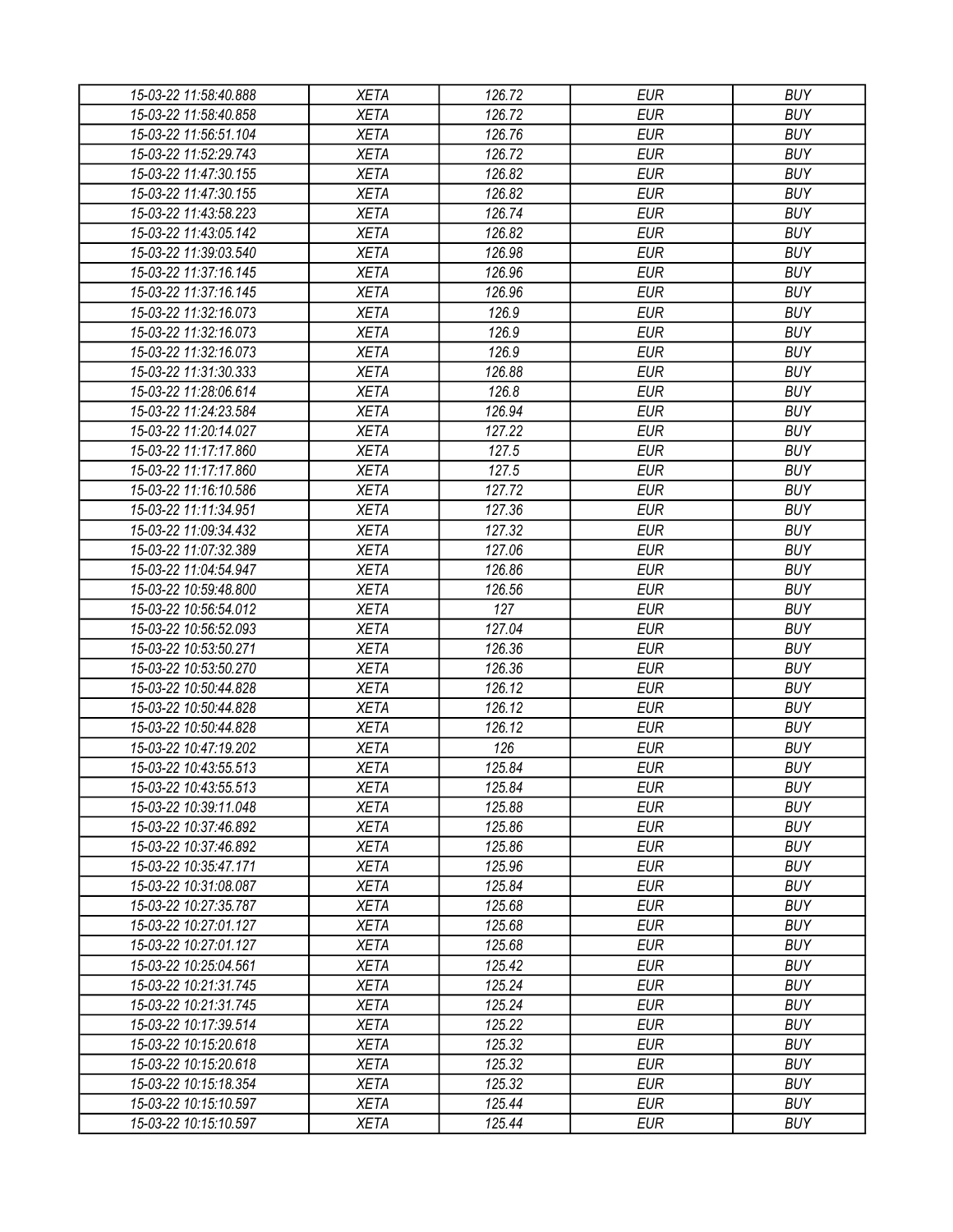| 15-03-22 10:12:40.833                          | <b>XETA</b> | 125.18           | EUR        | <b>BUY</b> |
|------------------------------------------------|-------------|------------------|------------|------------|
| 15-03-22 10:09:21.085                          | <b>XETA</b> | 125.38           | <b>EUR</b> | <b>BUY</b> |
| 15-03-22 10:05:10.223                          | <b>XETA</b> | 124.96           | <b>EUR</b> | <b>BUY</b> |
| 15-03-22 10:04:24.240                          | <b>XETA</b> | 125.18           | <b>EUR</b> | <b>BUY</b> |
| 15-03-22 10:04:24.240                          | <b>XETA</b> | 125.18           | <b>EUR</b> | <b>BUY</b> |
| 15-03-22 10:03:18.071                          | <b>XETA</b> | 125.28           | <b>EUR</b> | <b>BUY</b> |
| 15-03-22 10:00:55.197                          | <b>XETA</b> | 125.28           | <b>EUR</b> | <b>BUY</b> |
| 15-03-22 09:58:42.125                          | <b>XETA</b> | 125.48           | <b>EUR</b> | <b>BUY</b> |
| 15-03-22 09:55:06.466                          | <b>XETA</b> | 125.56           | <b>EUR</b> | <b>BUY</b> |
| 15-03-22 09:55:06.465                          | <b>XETA</b> | 125.56           | <b>EUR</b> | <b>BUY</b> |
| 15-03-22 09:53:04.556                          | <b>XETA</b> | 125.96           | <b>EUR</b> | <b>BUY</b> |
| 15-03-22 09:53:04.556                          | <b>XETA</b> | 125.96           | <b>EUR</b> | <b>BUY</b> |
| 15-03-22 09:53:01.714                          | <b>XETA</b> | 125.96           | <b>EUR</b> | <b>BUY</b> |
| 15-03-22 09:52:38.304                          | <b>XETA</b> | 126.12           | <b>EUR</b> | <b>BUY</b> |
| 15-03-22 09:49:17.379                          | <b>XETA</b> | 125.88           | <b>EUR</b> | <b>BUY</b> |
| 15-03-22 09:46:45.846                          | <b>XETA</b> | 126.06           | <b>EUR</b> | <b>BUY</b> |
| 15-03-22 09:46:11.029                          | <b>XETA</b> | 126.06           | <b>EUR</b> | <b>BUY</b> |
| 15-03-22 09:46:11.028                          | <b>XETA</b> | 126.06           | <b>EUR</b> | <b>BUY</b> |
| 15-03-22 09:43:06.569                          | <b>XETA</b> | 126              | <b>EUR</b> | <b>BUY</b> |
| 15-03-22 09:43:06.569                          | <b>XETA</b> | 126              | <b>EUR</b> | <b>BUY</b> |
| 15-03-22 09:43:06.569                          | <b>XETA</b> | 126              | <b>EUR</b> | <b>BUY</b> |
| 15-03-22 09:40:42.478                          | <b>XETA</b> | 125.76           | <b>EUR</b> | <b>BUY</b> |
| 15-03-22 09:40:22.729                          | <b>XETA</b> | 125.74           | <b>EUR</b> | <b>BUY</b> |
| 15-03-22 09:38:10.374                          | <b>XETA</b> | 125.48           | <b>EUR</b> | <b>BUY</b> |
| 15-03-22 09:33:02.478                          | <b>XETA</b> | 125.74           | <b>EUR</b> | <b>BUY</b> |
| 15-03-22 09:33:02.464                          | <b>XETA</b> | 125.74           | <b>EUR</b> | <b>BUY</b> |
| 15-03-22 09:28:55.719                          | <b>XETA</b> | 125.62           | <b>EUR</b> | <b>BUY</b> |
| 15-03-22 09:28:55.719                          | <b>XETA</b> | 125.62           | <b>EUR</b> | <b>BUY</b> |
| 15-03-22 09:26:10.052                          | <b>XETA</b> | 125.68           | <b>EUR</b> | <b>BUY</b> |
| 15-03-22 09:26:06.305                          | <b>XETA</b> | 125.7            | <b>EUR</b> | <b>BUY</b> |
| 15-03-22 09:23:36.817                          | <b>XETA</b> | 125.08           | <b>EUR</b> | <b>BUY</b> |
| 15-03-22 09:23:22.864                          | <b>XETA</b> | 125.08           | <b>EUR</b> | <b>BUY</b> |
| 15-03-22 09:21:30.309                          | <b>XETA</b> | 125.04           | <b>EUR</b> | <b>BUY</b> |
| 15-03-22 09:18:55.284                          | <b>XETA</b> | 125.24           | <b>EUR</b> | <b>BUY</b> |
|                                                |             |                  | <b>EUR</b> |            |
| 15-03-22 09:16:12.097                          | <b>XETA</b> | 125.46           |            | <b>BUY</b> |
| 15-03-22 09:16:12.097<br>15-03-22 09:13:19.436 | <b>XETA</b> | 125.46           | <b>EUR</b> | <b>BUY</b> |
|                                                | <b>XETA</b> | 125.22           | <b>EUR</b> | <b>BUY</b> |
| 15-03-22 09:12:25.373                          | <b>XETA</b> | 125.22<br>124.88 | <b>EUR</b> | <b>BUY</b> |
| 15-03-22 09:09:43.781                          | <b>XETA</b> |                  | <b>EUR</b> | <b>BUY</b> |
| 15-03-22 09:07:00.862                          | <b>XETA</b> | 125.12           | <b>EUR</b> | <b>BUY</b> |
| 15-03-22 09:03:56.550                          | <b>XETA</b> | 125.06           | <b>EUR</b> | <b>BUY</b> |
| 15-03-22 09:03:56.523                          | <b>XETA</b> | 125.06           | <b>EUR</b> | <b>BUY</b> |
| 15-03-22 09:02:00.428                          | <b>XETA</b> | 125.06           | <b>EUR</b> | <b>BUY</b> |
| 15-03-22 09:02:00.428                          | <b>XETA</b> | 125.06           | <b>EUR</b> | <b>BUY</b> |
| 15-03-22 09:02:00.428                          | <b>XETA</b> | 125.06           | <b>EUR</b> | <b>BUY</b> |
| 15-03-22 08:59:01.396                          | <b>XETA</b> | 124.92           | <b>EUR</b> | <b>BUY</b> |
| 15-03-22 08:56:52.140                          | <b>XETA</b> | 125              | <b>EUR</b> | <b>BUY</b> |
| 15-03-22 08:55:59.059                          | <b>XETA</b> | 125.12           | <b>EUR</b> | <b>BUY</b> |
| 15-03-22 08:53:24.320                          | <b>XETA</b> | 124.96           | <b>EUR</b> | <b>BUY</b> |
| 15-03-22 08:52:45.365                          | <b>XETA</b> | 125.22           | <b>EUR</b> | <b>BUY</b> |
| 15-03-22 08:52:45.365                          | <b>XETA</b> | 125.22           | EUR        | <b>BUY</b> |
| 15-03-22 08:52:45.364                          | <b>XETA</b> | 125.22           | <b>EUR</b> | <b>BUY</b> |
| 15-03-22 08:52:45.360                          | <b>XETA</b> | 125.22           | <b>EUR</b> | <b>BUY</b> |